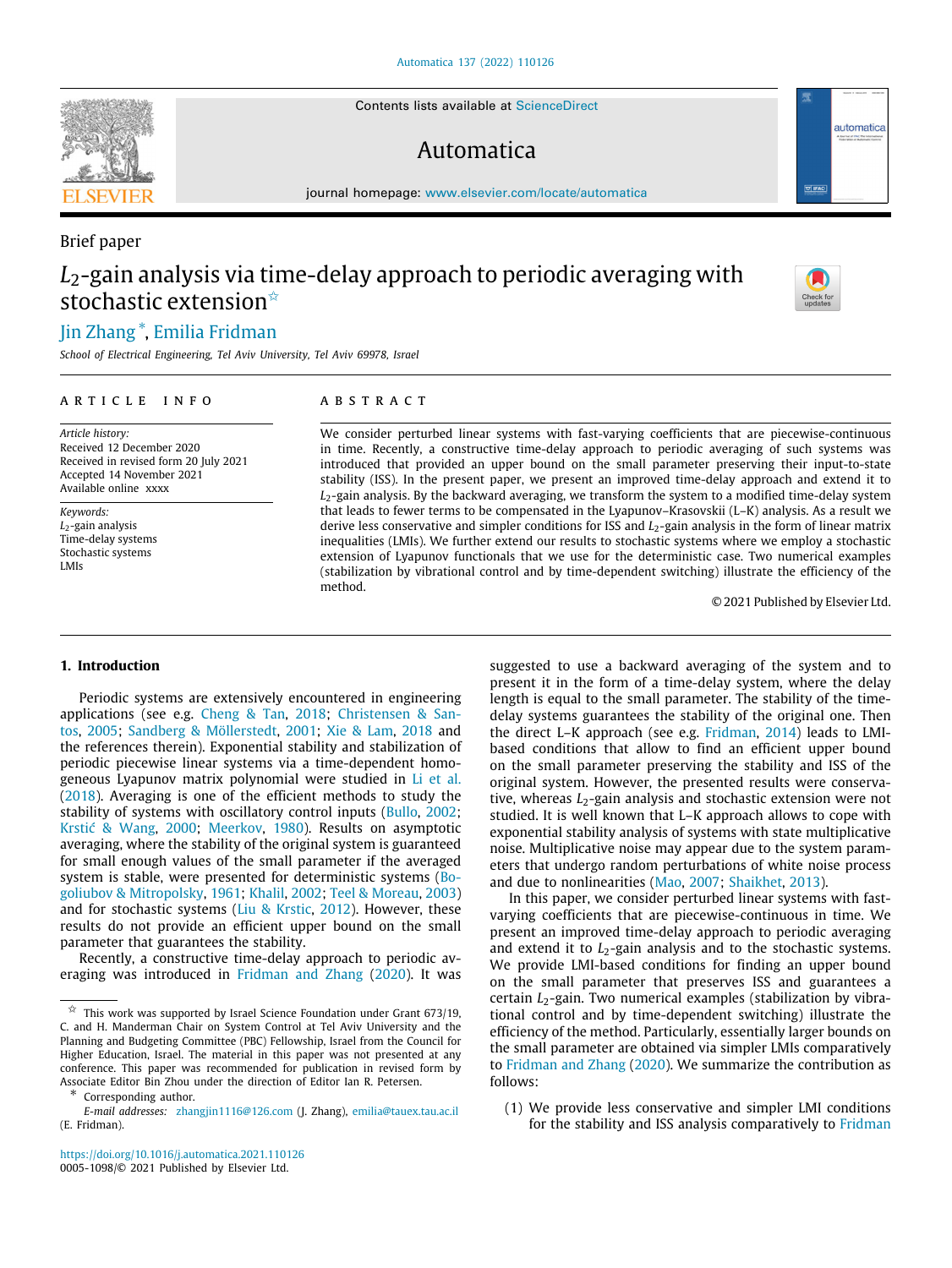[and Zhang](#page-8-14) ([2020\)](#page-8-14). This is achieved by using a novel timedelay model that leads to fewer terms to be compensated in the L–K analysis.

- (2) We study, for the first time, *L*2-gain analysis. We derive LMIs for the  $L_2$ -gain analysis of the time-delay system. These LMIs together with an additional condition guarantee the same *L*<sub>2</sub>-gain for the original system.
- (3) For the first time, we extend averaging via the time-delay approach to the stochastic systems. This extension is not straightforward since the deterministic Lyapunov functionals depend on  $\dot{x}$  and are not applicable in the stochastic case [\(Fridman & Shaikhet,](#page-8-18) [2019;](#page-8-18) [Zhang & Fridman](#page-8-19), [2020\)](#page-8-19). We suggest an appropriate stochastic extension of the Lyapunov functionals that leads to constructive LMIs for the ISS and *L*2-gain analysis.

Throughout the paper R *<sup>n</sup>* denotes the *n*-dimensional Euclidean space with the vector norm  $|\cdot|$ ,  $\mathbb{R}^{n \times m}$  is the set of all  $n \times m$ real matrices with the induced matrix norm ∥ · ∥. The superscript *T* stands for the vector/matrix transposition, and the notation *P* > 0, for *P*  $\in \mathbb{R}^{n \times n}$  means that *P* is symmetric and positive definite. The symmetric elements of the symmetric matrix are denoted by ∗.

We will employ extended Jensen's inequalities [\(Solomon &](#page-8-20) [Fridman,](#page-8-20) [2013\)](#page-8-20):

**Lemma 1.1.** Let  $\mathcal{G} = \int_a^b f(s)\phi(s)ds$  and  $\mathcal{Y} = \int_a^b \int_s^b \phi(\theta)d\theta ds$  with  $a \leq b$ , where  $f : [a, b] \stackrel{\circ}{\rightarrow} \mathbb{R}$ ,  $\phi : [a, b] \rightarrow \mathbb{R}^n$  and the integrations *concerned are well defined. Then for any*  $0 < R \in \mathbb{R}^{n \times n}$  the following *inequalities hold:*

$$
\mathcal{G}^T R \mathcal{G} \le \int_a^b |f(\theta)| d\theta \int_a^b |f(s)| \phi^T(s) R \phi(s) ds, \tag{1.1}
$$

$$
\mathcal{Y}^T R \mathcal{Y} \le \frac{(b-a)^2}{2} \int_a^b \int_s^b \phi^T(\theta) R \phi(\theta) d\theta ds. \tag{1.2}
$$

#### 2. Improved time-delay approach to periodic averaging:  $L_2$ **gain and ISS analysis**

Consider a linear system with fast-varying coefficients:

$$
\dot{x}(t) = A\left(\frac{t}{\varepsilon}\right)x(t) + Bv(t), \quad t \ge 0,
$$
\n(2.1)

where  $x(t) \in \mathbb{R}^n$  is the state,  $A : [0, \infty) \to \mathbb{R}^{n \times n}$  is piecewisecontinuous,  $B \in \mathbb{R}^{n \times n_v}$  is a constant matrix,  $v(t) \in \mathbb{R}^{n_v}$  is the disturbance and  $\varepsilon > 0$  is a small parameter. For  $L_2$ -gain analysis we consider  $v \in L_2[0,\infty)$ , whereas for ISS analysis v is locally essentially bounded. Then for any  $x(0) \in \mathbb{R}^n$ , [\(2.1\)](#page-1-0) has a unique solution in the sense of Carathéodory (see Theorem 5.1 of [Hale,](#page-8-21) [1980\)](#page-8-21). The latter means that this solution *x* satisfies the initial condition, it is absolutely continuous and it satisfies  $(2.1)$  almost for all  $t > 0$ .

Similar to [Fridman and Zhang](#page-8-14) [\(2020](#page-8-14)), we assume:

**A1** Assume that the following holds:

$$
\frac{1}{\varepsilon\tau} \int_{t-\varepsilon\tau}^{t} A(\frac{s}{\varepsilon}) ds = A_{av} + \Delta A(\frac{t}{\varepsilon}),
$$
\n
$$
\| \Delta A(\frac{t}{\varepsilon}) \| \leq \sigma \quad \forall \frac{t}{\varepsilon} \geq \tau
$$
\n(2.2)

with Hurwitz constant matrix  $A_{av}$ , period  $\tau > 0$  and small enough constant  $\sigma > 0$ . This means that the unperturbed averaged system

$$
\dot{x}_{av}(t) = [A_{av} + \Delta A(\tfrac{t}{\varepsilon})]x_{av}(t), \quad x_{av}(t) \in \mathbb{R}^n
$$
\n(2.3)

is exponentially stable for small enough  $\sigma > 0$  and all  $\varepsilon > 0$ .

**A2** All entries  $a_{kj}(\frac{t}{\varepsilon})$  of  $A(\frac{t}{\varepsilon})$  are uniformly bounded for  $t \ge 0$  with the values from some finite intervals  $a_{kj}(\frac{t}{\varepsilon}) \in [a_{kj}^m, a_{kj}^m]$  for  $\frac{t}{\varepsilon} \geq \mathcal{T}$ . Differently from **A1** in [Fridman and Zhang](#page-8-14) [\(2020](#page-8-14)) with  $\tau = 1$ 

in ([2.2\)](#page-1-1), in the present paper we consider the periodic averaging

over a general period  $\tau$  in **A1** (that allows to avoid scaling in time in order to have  $\tau = 1$ ). We can rewrite ([2.2](#page-1-1)) in **A1** in terms of the stretched time  $\tau = \frac{t}{\varepsilon}$  (by changing variable *s* to  $\zeta = \frac{s}{\varepsilon}$  in the integral) as

$$
\frac{1}{\tau}\int_{\tau-\tau}^{\tau}A(\zeta)d\zeta=A_{av}+\Delta A(\tau), \quad \|\Delta A(\tau)\|\leq \sigma \quad \forall \tau\geq \mathcal{T}.
$$

Matrix  $\Delta A(\tau)$  may stand for system uncertainty whose norm is upper bounded by a known constant  $\sigma > 0$ . Under **A2**,  $A(\tau)$  can be presented as a convex combination of the constant matrices *A<sup>i</sup>* with the entries  $a_{kj}^m$  or  $a_{kj}^M$ :

<span id="page-1-10"></span>
$$
A(\tau) = \sum_{i=1}^{N} \rho_i(\tau) A_i \quad \forall \tau \geq \mathcal{T},
$$
  
\n
$$
\rho_i \geq 0, \quad \sum_{i=1}^{N} \rho_i = 1, \quad 1 \leq N \leq 2^{n^2}.
$$
\n(2.4)

For a constant  $a_{kj}$ , we have  $a_{kj}^m = a_{kj}^M$ . Note that we study the case where the time-varying parameters stabilize the system. Here treating time-varying terms as norm-bounded or polytopic type uncertainties is not appropriate since without these terms the system is unstable.

In this paper, by using periodic averaging we will present an improved (compared to [Fridman & Zhang,](#page-8-14) [2020](#page-8-14)) ISS analysis of system  $(2.1)$  with locally essentially bounded v. For the first time, we will study *L*<sub>2</sub>-gain analysis of system ([2.1](#page-1-0)) with  $v \in L_2[0,\infty)$ . Following the time-delay approach to periodic averaging of [Frid](#page-8-14)[man and Zhang](#page-8-14) [\(2020\)](#page-8-14), we integrate ([2.1](#page-1-0)) on  $[t - \varepsilon \mathcal{T}, t]$  for  $t \geq$ ε $\tau$ . Denote

<span id="page-1-7"></span>
$$
f(\frac{t}{\varepsilon}) = A(\frac{t}{\varepsilon})x(t) \tag{2.5}
$$

and

<span id="page-1-8"></span><span id="page-1-6"></span>
$$
G(t,\varepsilon) \stackrel{\Delta}{=} \frac{1}{\varepsilon \tau} \int_{t-\varepsilon}^{t} (s-t+\varepsilon \tau) f(\frac{s}{\varepsilon}) ds. \tag{2.6}
$$

<span id="page-1-9"></span>For shortness we omit the dependence on  $\varepsilon$  throughout this paper (e.g.  $G(t) = G(t, \varepsilon)$ ,  $Y(t) = Y(t, \varepsilon)$  in [\(2.12](#page-1-2)), etc.). Similar to [Fridman and Shaikhet](#page-8-22) [\(2016](#page-8-22)), we can present

<span id="page-1-3"></span>
$$
\frac{1}{\varepsilon\tau} \int_{t-\varepsilon\tau}^{t} \dot{x}(s)ds = \frac{1}{\varepsilon\tau} [x(t) - x(t - \varepsilon\tau)]
$$
  
\n
$$
= \frac{d}{dt} [x(t) - G(t) - \frac{1}{\varepsilon\tau} \int_{t-\varepsilon\tau}^{t} (s - t + \varepsilon\tau) Bv(s)ds]
$$
  
\n
$$
= \frac{d}{dt} [x(t) - G(t)] + \frac{1}{\varepsilon\tau} \int_{t-\varepsilon\tau}^{t} Bv(s)ds - Bv(t).
$$
\n(2.7)

<span id="page-1-0"></span>Integrating  $(2.1)$ , and then adding and subtracting  $x(t)$ , via  $(2.7)$ we arrive at

$$
\frac{d}{dt}[x(t) - G(t)] = \frac{1}{\varepsilon \tau} \int_{t-\varepsilon \tau}^{t} A(\frac{s}{\varepsilon})[x(s) + x(t)]
$$
\n
$$
-x(t)|ds + Bv(t), \quad t \geq \varepsilon \tau.
$$
\n(2.8)

We present

$$
\frac{1}{\varepsilon\mathcal{T}}\int_{t-\varepsilon\mathcal{T}}^{t} A(\frac{s}{\varepsilon})[x(s) - x(t)]ds
$$
\n
$$
= -\frac{1}{\varepsilon\mathcal{T}}\int_{t-\varepsilon\mathcal{T}}^{t} A(\frac{s}{\varepsilon})\int_{s}^{t} \dot{x}(\theta)d\theta ds.
$$
\n(2.9)

<span id="page-1-12"></span><span id="page-1-11"></span><span id="page-1-4"></span>Denote

$$
z(t) \stackrel{\Delta}{=} x(t) - G(t). \tag{2.10}
$$

<span id="page-1-1"></span>Then under  $A1$  we transform  $(2.1)$  $(2.1)$  to the following time-delay system for  $t \geq \varepsilon \mathcal{T}$ :

$$
\dot{z}(t) = [A_{av} + \Delta A(\frac{t}{\varepsilon})]x(t) - Y(t) + Bv(t), \qquad (2.11)
$$

where

<span id="page-1-5"></span><span id="page-1-2"></span>
$$
Y(t) \stackrel{\Delta}{=} \frac{1}{\varepsilon \tau} \int_{t-\varepsilon}^{t} A(\frac{s}{\varepsilon}) \int_{s}^{t} \dot{x}(\theta) d\theta ds,
$$
  
\n
$$
\dot{x}(\theta) = A(\frac{\theta}{\varepsilon}) X(\theta) + Bv(\theta).
$$
\n(2.12)

A simpler derivation of the time-delay model will be presented in Section [3.](#page-4-0) Note that system ([2.11](#page-1-4)) is a kind of neutral type system. Moreover, compared with the averaged system  $(2.3)$ , system [\(2.11](#page-1-4)) with  $v \equiv 0$  and  $\dot{x}(\theta) = A(\frac{\theta}{\varepsilon})x(\theta) + Bv(\theta)$  has the additional terms  $-G(t)$  and  $-Y(t)$  that are both of the order  $O(\varepsilon)$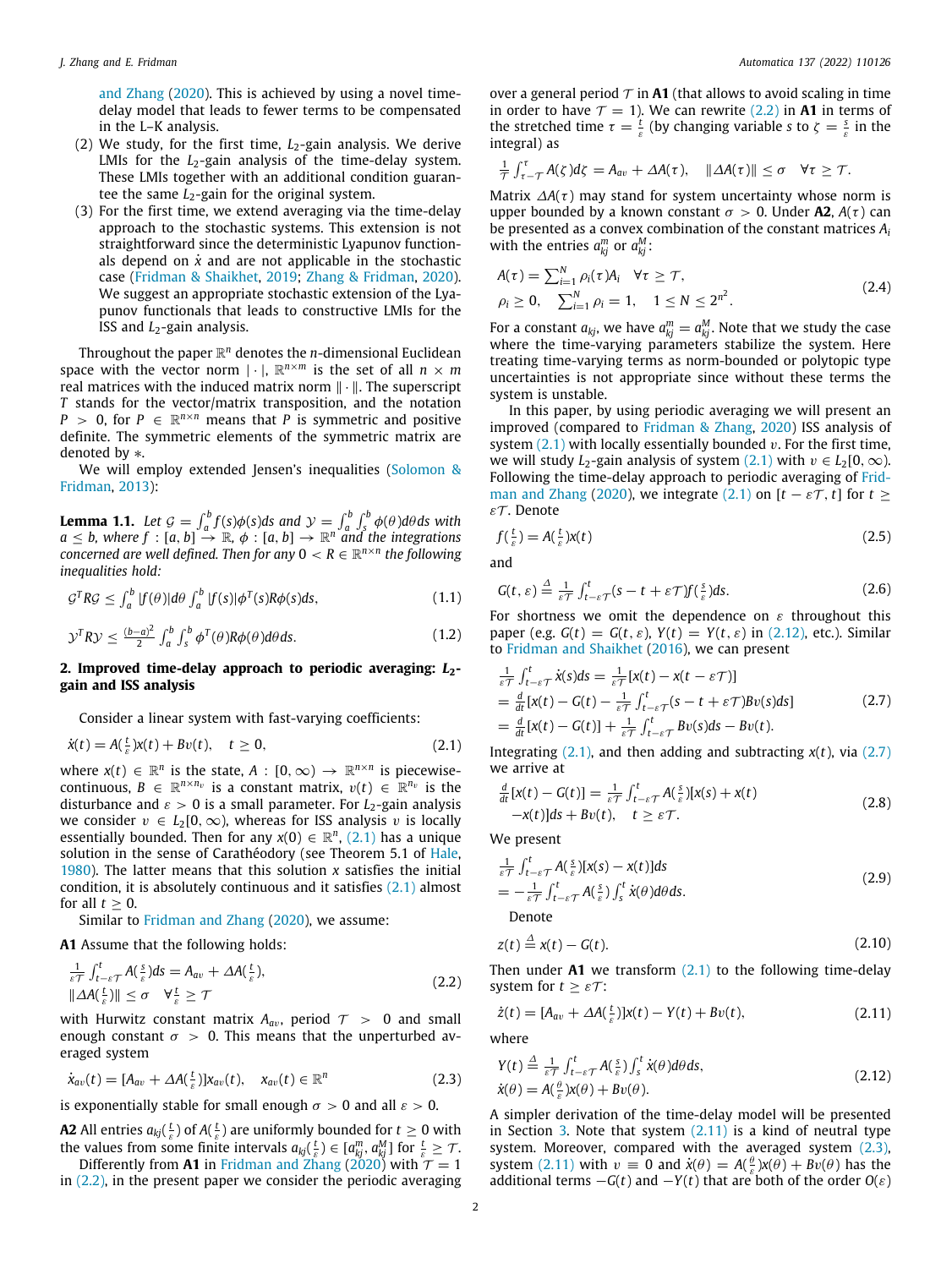provided *x* and  $\dot{x}$  are *O*(1). Thus, for small  $\varepsilon > 0$ , system [\(2.11\)](#page-1-4) with  $v \equiv 0$  can be considered as a perturbation of system [\(2.3\)](#page-1-5). If given  $v(t)$ , the function  $x(t)$  is a solution to system  $(2,1)$  then it satisfies the time-delay system  $(2.11)$  $(2.11)$  $(2.11)$ . Therefore, the stability and ISS of the time-delay system guarantee the stability and ISS of the original system.

**Remark 2.1.** Note that in [Fridman and Zhang](#page-8-14) ([2020\)](#page-8-14), for the ISS analysis *G*(*t*)-term has a form of ([2.6](#page-1-6)) with  $f(\frac{s}{\varepsilon})$  replaced by  $\dot{x}(s)$ that leads to the additional disturbance term  $\frac{1}{\varepsilon \mathcal{T}} \int_{t-\varepsilon \mathcal{T}}^t Bv(s)ds$ , whereas *Y*(*t*)-term in ([2.12](#page-1-2)) is replaced by  $\sum_{i=1}^{N} A_i Y_i(t)$  with  $Y_i(t) \triangleq \frac{1}{\varepsilon T} \int_{t-\varepsilon T}^t \rho_i(\frac{s}{\varepsilon}) \int_s^t \dot{x}(\theta) d\theta ds$ . The *Y<sub>i</sub>*(*t*)-terms are further compensated by *N* integral terms  $V_{H_i}(t)$ ,  $i = 1, ..., N$  (see (2.22) of [Fridman & Zhang,](#page-8-14) [2020\)](#page-8-14). Comparatively to [Fridman and Zhang](#page-8-14) ([2020\)](#page-8-14), system [\(2.11\)](#page-1-4) has novel  $G(t)$ -term depending on  $f(\frac{s}{s})$  only and a single  $Y(t)$ -term that lead to fewer terms to be compensated in the L–K analysis. The latter significantly simplifies the LMIs and improves the results in the examples.

We will now present a L–K method for system  $(2.11)$  leading to LMIs that allow to find an upper bound  $\varepsilon^*$  on  $\varepsilon$  preserving the exponential stability and the corresponding performance of perturbed system ([2.1](#page-1-0)) for all  $\varepsilon \in (0, \varepsilon^*]$ . Consider the following Lyapunov functional

$$
V_1(t) = V_P(t) + V_R(t) + V_H(t), \quad t \ge \varepsilon \mathcal{T}, \tag{2.13}
$$

where

$$
V_P(t) = z^T(t)Pz(t),
$$
  
\n
$$
V_R(t) = \frac{1}{\varepsilon \tau} \int_{t-\varepsilon \tau}^t e^{-2\alpha(t-s)} (s - t + \varepsilon \tau)^2 f^T(\frac{s}{\varepsilon}) R f(\frac{s}{\varepsilon}) ds,
$$
  
\n
$$
V_H(t) = \frac{1}{\varepsilon \tau} \int_{t-\varepsilon \tau}^t \int_s^t e^{-2\alpha(t-\theta)} (s - t + \varepsilon \tau)
$$
  
\n
$$
\times \dot{x}^T(\theta) A^T(\frac{s}{\varepsilon}) H A(\frac{s}{\varepsilon}) \dot{x}(\theta) d\theta ds
$$
\n(2.14)

with  $n \times n$  matrices  $P > 0$ ,  $R > 0$ ,  $H > 0$  and a scalar  $\alpha \geq 0$ . Here  $V_R(t)$  compensates  $G(t)$ -term whereas  $V_H(t)$  is employed to compensate *Y*(*t*)-term. By Jensen's inequality (3.87) in [Fridman](#page-8-15) ([2014\)](#page-8-15), we have for all  $\varepsilon \in (0, \varepsilon^*]$ 

$$
V_1(t) \ge V_P(t) + V_R(t)
$$
  
\n
$$
\ge \left[\begin{matrix} x(t) \\ G(t) \end{matrix}\right]^T \left[\begin{matrix} P & -P \\ * & P + e^{-2\alpha \varepsilon^* \tau} \end{matrix}\right] \left[\begin{matrix} x(t) \\ G(t) \end{matrix}\right] \ge c_1 |x(t)|^2,
$$
\n(2.15)

where

$$
c_1 = \lambda_{\min} \left( \left[ \begin{array}{cc} P & -P \\ *P + e^{-2\alpha \varepsilon} & \tau_R \end{array} \right] \right). \tag{2.16}
$$

Thus,  $V_1(t)$  is positive-definite.

Consider next the controlled output

$$
y(t) = Cx(t), \quad t \ge 0, \quad y(t) \in \mathbb{R}^l,
$$
\n
$$
(2.17)
$$

where  $C \in \mathbb{R}^{l \times n}$  is a constant matrix. Given  $\gamma > 0$ , for neutral system ([2.11\)](#page-1-4) we employ the following performance index:

$$
J_{\varepsilon\mathcal{T}} = \int_{\varepsilon\mathcal{T}}^{\infty} \left[ |Cx(t)|^2 - \gamma^2 |v(t)|^2 \right] dt. \tag{2.18}
$$

We will derive LMI conditions that guarantee  $J_{\epsilon T}$  < 0 for all  $0 \neq v \in L_2[\epsilon \mathcal{T}, \infty)$  along the solutions of [\(2.11\)](#page-1-4) starting from the zero initial condition  $x(t) = 0$   $\forall t \in [0, \varepsilon \mathcal{T}]$ , meaning that the neutral system  $(2.11)$ ,  $(2.17)$  $(2.17)$  has  $L_2$ -gain less than  $\gamma$ . Given  $\gamma > 0$ , we define the following performance index for the original system  $(2.1)$  $(2.1)$  $(2.1)$ :

$$
J = \int_0^\infty \left[ |Cx(t)|^2 - \gamma^2 |v(t)|^2 \right] dt. \tag{2.19}
$$

System ([2.1](#page-1-0)), [\(2.17\)](#page-2-0) has *L*<sub>2</sub>-gain less than  $\gamma$  if  $J < 0$  for all  $0 \neq$  $v \in L_2[0,\infty)$  along the solutions of [\(2.1\)](#page-1-0) starting from  $x(0) = 0$ .

<span id="page-2-13"></span>From **A2**, it follows that there exists a constant *a* > 0 such that  $||A(\frac{t}{\varepsilon})|| \leq a$  holds for all  $t \geq 0$ . The following lemma gives sufficient conditions for *L*<sub>2</sub>-gain and ISS analysis:

**Lemma 2.1.** *Given*  $\varepsilon^* > 0$ ,  $\alpha \ge 0$  *and*  $\gamma > 0$ , *let for*  $V_1(t)$  *given by* ([2.13](#page-2-1)) *the following inequality holds along the solutions of* [\(2.11\)](#page-1-4) *for all*  $\varepsilon \in (0, \varepsilon^*]$ *:* 

<span id="page-2-2"></span>
$$
\dot{V}_1(t) + 2\alpha V_1(t) + |Cx(t)|^2 - \gamma^2 |v(t)|^2 < 0
$$
  
\n
$$
\forall 0 \neq v(t) \in \mathbb{R}^{n_v} \text{ and } \forall t \geq \varepsilon \mathcal{T}.
$$
\n(2.20)

*If* ([2.20](#page-2-2)) *holds with*  $\alpha = 0$ *, then the neutral system* ([2.11\)](#page-1-4)*,* [\(2.17\)](#page-2-0) *has L*<sub>2</sub>*-gain less than*  $\gamma$  *for all*  $\varepsilon \in (0, \varepsilon^*]$ *. If additionally* 

<span id="page-2-10"></span>
$$
\varepsilon^* M - \gamma^2 < 0 \tag{2.21}
$$

*is satisfied with*

<span id="page-2-5"></span>
$$
M = \frac{\tau ||B||^2}{2a} (e^{2as^* \mathcal{T}} - 1)[\varepsilon^* c_2 (2a^2 + 1) + ||C||^2]
$$
  
+ $c_2 ||B||^2 (2 + \mathcal{T} e^{2as^* \mathcal{T}}),$   
 $c_2 = \max\{2\lambda_{\text{max}}(P), a^2 \mathcal{T} \lambda_{\text{max}}(2P + R), a^2 \mathcal{T} \lambda_{\text{max}}(H)\},$  (2.22)

*where a is the upper bound of*  $||A(\frac{t}{\varepsilon})||$ *, then the original system* [\(2.1\)](#page-1-0)*,* ([2.17](#page-2-0)) has L<sub>2</sub>-gain less than  $\gamma$  for all  $\varepsilon \in (0, \varepsilon^*]$ . Moreover, if [\(2.20\)](#page-2-2) *holds with*  $\alpha > 0$  *and*  $C = 0$ *, then system* ([2.1](#page-1-0)) *is ISS, i.e. there exists*  $M_0 > 0$  *such that for all*  $\varepsilon \in (0, \varepsilon^*]$  *and locally essentially bounded v*, the solutions of system ([2.1](#page-1-0)) initialized by  $x(0) \in \mathbb{R}^n$  satisfy the *following inequality:*

<span id="page-2-12"></span>
$$
|x(t)|^2 \leq M_0 e^{-2\alpha t} |x(0)|^2 + \left[ M_0 e^{-2\alpha t} + \frac{\gamma^2}{2\alpha c_1} \right] \|v[0, t]\|_{\infty}^2 \qquad (2.23)
$$

<span id="page-2-1"></span>*for all t*  $\geq$  0 *with c*<sub>1</sub> *given by* ([2.16\)](#page-2-3)*.* 

**Proof.** Let  $(2.20)$  hold with  $\alpha = 0$ . Integration of  $(2.20)$  $(2.20)$  $(2.20)$  in *t* from εT to ∞ yields

<span id="page-2-14"></span><span id="page-2-4"></span>
$$
V_1(\infty) - V_1(\varepsilon \mathcal{T}) + \int_{\varepsilon \mathcal{T}}^{\infty} |Cx(t)|^2 dt - \gamma^2 \int_{\varepsilon \mathcal{T}}^{\infty} |v(t)|^2 dt < 0.
$$
\n(2.24)

Taking into account  $V_1(\varepsilon \mathcal{T}) = 0$  and  $V_1(\infty) \geq 0$ , [\(2.24\)](#page-2-4) yields  $J_{\varepsilon T}$  < 0 implying that system [\(2.11\)](#page-1-4), ([2.17](#page-2-0)) has  $L_2$ -gain less than γ .

We next study *L*<sub>2</sub>-gain analysis of system ([2.1](#page-1-0)), ([2.17](#page-2-0)). From ([2.24](#page-2-4)), we have

<span id="page-2-11"></span>
$$
J < V_1(\varepsilon \mathcal{T}) + \int_0^{\varepsilon \mathcal{T}} \|C\|^2 |\mathbf{x}(t)|^2 dt - \gamma^2 \int_0^{\varepsilon \mathcal{T}} |v(t)|^2 dt. \tag{2.25}
$$

By using Young's and Jensen's inequalities, we obtain the upper bound on  $V_1(\varepsilon \mathcal{T})$  given by [\(2.13](#page-2-1)) for all  $\varepsilon \in (0, \varepsilon^*]$ 

<span id="page-2-9"></span><span id="page-2-3"></span>
$$
V_1(\varepsilon \mathcal{T}) \leq 2x^T(\varepsilon \mathcal{T})P x(\varepsilon \mathcal{T}) + \varepsilon \mathcal{T} \int_0^{\varepsilon \mathcal{T}} f^T(\frac{s}{\varepsilon})(2P + R)f(\frac{s}{\varepsilon}) ds + \int_0^{\varepsilon \mathcal{T}} \int_s^{\varepsilon \mathcal{T}} \dot{x}^T(\theta) A^T(\frac{s}{\varepsilon}) H A(\frac{s}{\varepsilon}) \dot{x}(\theta) d\theta ds.
$$

Using  $(2.5)$ , we have

<span id="page-2-7"></span><span id="page-2-0"></span>
$$
V_1(\varepsilon \mathcal{T}) \le c_2 \bigg[ |x(\varepsilon \mathcal{T})|^2 + \varepsilon \int_0^{\varepsilon \mathcal{T}} (|x(t)|^2 + |\dot{x}(t)|^2) dt \bigg] \tag{2.26}
$$

with  $c_2$  given by [\(2.22](#page-2-5)). Note that for  $t \in [0, \varepsilon \mathcal{T}]$ ,  $x(t)$  satisfies  $(2.1)$  $(2.1)$  $(2.1)$ . Thus, from  $(2.1)$ , we find

<span id="page-2-15"></span>
$$
|\dot{x}(t)|^2 \leq [a|x(t)| + ||B|||v(t)|]^2
$$
  
\n
$$
\leq 2a^2 |x(t)|^2 + 2||B||^2 |v(t)|^2 \quad \forall t \in [0, \varepsilon \mathcal{T}],
$$

where we applied Young's inequality. Therefore,

$$
\int_0^{\varepsilon} \int_0^{\varepsilon} |\dot{x}(t)|^2 dt \le 2a^2 \int_0^{\varepsilon} |x(t)|^2 dt + 2||B||^2 \int_0^{\varepsilon} |v(t)|^2 dt. \tag{2.27}
$$

<span id="page-2-16"></span>Substituting  $(2.27)$  $(2.27)$  into  $(2.26)$ , we have

<span id="page-2-8"></span><span id="page-2-6"></span>
$$
V_1(\varepsilon \mathcal{T}) \le c_2 \left[ \left| x(\varepsilon \mathcal{T}) \right|^2 + \varepsilon (2a^2 + 1) \int_0^{\varepsilon \mathcal{T}} |x(t)|^2 dt \right. \\ \left. + 2\varepsilon \|B\|^2 \int_0^{\varepsilon \mathcal{T}} |v(t)|^2 dt \right]. \tag{2.28}
$$

Integrating ([2.1](#page-1-0)) with  $x(0) = 0$ , we find for all  $t \in [0, \varepsilon \mathcal{T}]$  $|x(t)| \le a \int_0^t |x(s)| ds + ||B|| \int_0^{\varepsilon} |v(s)| ds.$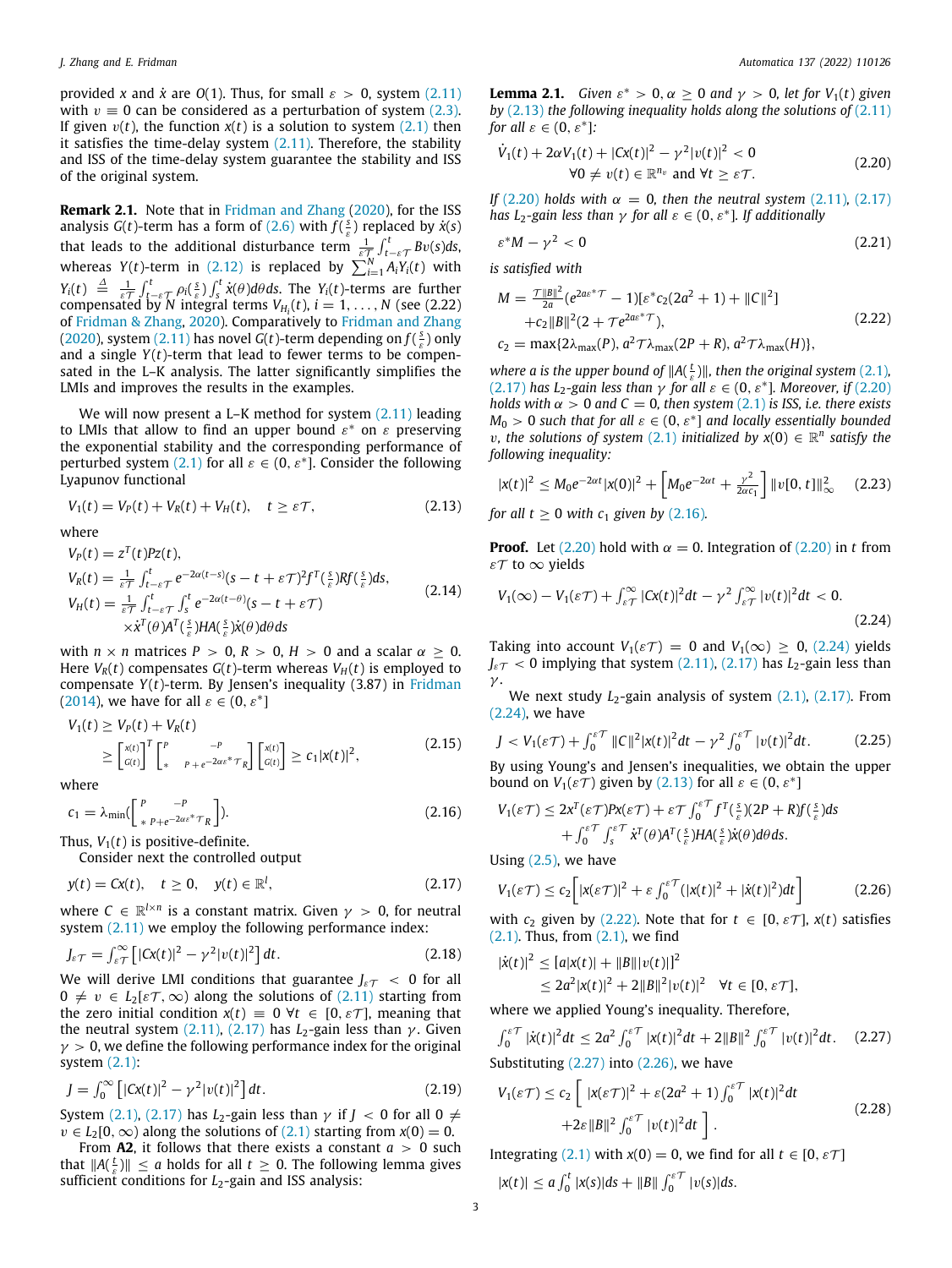The latter, by Gronwall's inequality, implies

$$
|x(t)| \le ||B||e^{at} \int_0^{s\mathcal{T}} |v(s)| ds, \quad t \in [0, \varepsilon \mathcal{T}]
$$
  
and, by Jensen's inequality,

$$
|x(t)|^2 \le \varepsilon \mathcal{T} ||B||^2 e^{2at} \int_0^{\varepsilon} |v(s)|^2 ds, \quad t \in [0, \varepsilon \mathcal{T}].
$$
 (2.29)

Then we have

 $\int_0^{\varepsilon} \int_0^{\varepsilon} |x(t)|^2 dt \leq \frac{\varepsilon \mathcal{T}}{2a} ||B||^2 (e^{2a\varepsilon \mathcal{T}} - 1) \int_0^{\varepsilon \mathcal{T}} |v(s)|^2 ds.$ 

Substituting the latter and ([2.29\)](#page-3-0) into [\(2.28\)](#page-2-8) and further into ([2.25](#page-2-9)), we arrive at *J* < ( $\varepsilon M - \gamma^2$ )  $\int_0^{\varepsilon T} |v(t)|^2 dt$ . Thus, under [\(2.21\)](#page-2-10) we have *J* < 0 for all  $\varepsilon \in (0, \varepsilon^*]$  and for all non-zero  $v \in L_2[0, \infty)$ , i.e. system  $(2.1)$ ,  $(2.17)$  has  $L_2$ -gain less than  $\gamma$ .

Moreover, if  $(2.20)$  holds for  $C = 0$  and  $\alpha > 0$ , then by comparison principle and by employing  $(2.15)$  $(2.15)$  we obtain the following bound on solutions of [\(2.1\)](#page-1-0) for all  $t \geq \varepsilon \tau$ :

$$
c_1 |x(t)|^2 \le V_1(t) \le e^{-2\alpha(t-\varepsilon)} V_1(\varepsilon) + \frac{\gamma^2}{2\alpha} ||v[0, t]||_{\infty}^2. \tag{2.30}
$$
  
We have along (2.1) for  $t \in [0, \varepsilon \mathcal{T}]$  (cf. (2.29))

 $|x(t)|^2 \leq 2e^{2at} [|x(0)|^2 + \varepsilon \mathcal{T} ||B||^2 \int_0^{\varepsilon \mathcal{T}} |v(s)|^2 ds].$ 

From [\(2.28\)](#page-2-8) and the latter, it follows that [\(2.30\)](#page-3-1) implies [\(2.23\)](#page-2-12) with some  $\varepsilon$ -independent  $M_0 > 0$ .  $\Box$ 

We will further derive LMI-based conditions for finding  $\varepsilon^*$ such that  $(2.20)$  $(2.20)$  $(2.20)$  along  $(2.11)$  and  $(2.21)$  $(2.21)$  hold. As in [Fridman and](#page-8-18) [Shaikhet](#page-8-18) [\(2019](#page-8-18)), there is no need to verify the stability of  $z(t) = 0$ since the bound  $(2.30)$  on  $|x(t)|$  directly follows from  $(2.15)$  $(2.15)$  $(2.15)$  and ([2.20](#page-2-2)).

<span id="page-3-12"></span>**Theorem 2.1.** *Consider system* [\(2.1](#page-1-0)) *subject to* **A1** *and* **A2***. Given matrices*  $A_{av}$ *,*  $A_i$  ( $i = 1, ..., N$ *),* B, C, and constants  $\sigma > 0$ ,  $\alpha \ge 0$ ,  $\varepsilon^* > 0$ ,  $\mathcal{T} > 0$ , let there exist  $n \times n$  matrices  $P > 0$ ,  $R > 0$ ,  $H > 0$ *and*  $\overline{H} > 0$  *and scalars*  $\lambda > 0$  *and*  $\gamma > 0$  *(that becomes a tuning parameter for L*<sub>2</sub>-gain analysis) satisfying the following LMIs:

$$
\frac{1}{\tau^2} \int_{\tau-\tau}^{\tau} (\zeta - \tau + \tau) A^T(\zeta) H A(\zeta) d\zeta \le \bar{H} \quad \forall \tau \ge \tau \tag{2.31}
$$

*and for i* = 1,  $\dots$ , *N* 

$$
\left[\begin{array}{c|c}\n\varphi & \sqrt{\varepsilon^* \mathcal{T}} A_i^T R & \sqrt{\varepsilon^* \mathcal{T}} A_i^T \bar{H} \\
\hline\n\varphi & 0_{3n \times n} & 0_{3n \times n} \\
0_{n_\nu \times n} & \sqrt{\varepsilon^* \mathcal{T}} B^T \bar{H} \\
\hline\n\ast & -R & 0_{n \times n} \\
\ast & \ast & -\bar{H}\n\end{array}\right] < 0,\n\tag{2.32}
$$

*where* Φ *is the symmetric matrix composed of*

$$
\Phi_{11} = PA_{av} + A_{av}^T P + 2\alpha P + \lambda \sigma^2 I_n + C^T C,
$$
  
\n
$$
\Phi_{12} = -A_{av}^T P - 2\alpha P, \quad \Phi_{13} = \Phi_{24} = -P,
$$
  
\n
$$
\Phi_{14} = \Phi_{23} = P, \quad \Phi_{15} = -\Phi_{25} = PB,
$$
  
\n
$$
\Phi_{22} = -\frac{4}{\varepsilon \sigma \tau} e^{-2\alpha \varepsilon \sigma \tau} R + 2\alpha P, \quad \Phi_{44} = -\lambda I_n,
$$
  
\n
$$
\Phi_{33} = -\frac{2}{\varepsilon \sigma \tau} e^{-2\alpha \varepsilon \sigma \tau} H, \quad \Phi_{55} = -\gamma^2 I_{n_v}
$$
\n(2.33)

*and other blocks are zero matrices. If LMIs* [\(2.32\)](#page-3-2) *hold with*  $\alpha = 0$ , *then system* [\(2.11](#page-1-4)), ([2.17](#page-2-0)) *has L*<sub>2</sub>-gain less than  $\gamma$  for all  $\varepsilon \in (0, \varepsilon^*]$ . *If additionally* [\(2.21](#page-2-10)) *is satisfied with M defined by* ([2.22](#page-2-5))*, then system* ([2.1](#page-1-0)), ([2.17\)](#page-2-0) *has*  $L_2$ -gain less than  $\gamma$  for all  $\varepsilon \in (0, \varepsilon^*]$ . *Moreover, if LMIs* ([2.32](#page-3-2)) *hold with*  $\alpha > 0$  *and*  $C = 0$ *, then system*  $(2.1)$  $(2.1)$  $(2.1)$  *is ISS (i.e. there exists M*<sup>0</sup> > 0 *such that the solutions of system*  $(2.1)$  $(2.1)$  $(2.1)$  *initialized by*  $x(0) \in \mathbb{R}^n$  *satisfy* [\(2.23\)](#page-2-12) for all  $\varepsilon \in (0, \varepsilon^*]$  and *locally essentially bounded* v*). LMIs* ([2.32](#page-3-2)) *are always feasible for*  $s$ *mall enough*  $\varepsilon^* > 0$ ,  $\frac{1}{\gamma} > 0$ ,  $\alpha > 0$  and  $||C||$ .

**Proof.** Consider the functional  $V_1(t)$  given by [\(2.13](#page-2-1)). Differentiating  $V_P(t)$  along [\(2.11\)](#page-1-4) we have

$$
\dot{V}_P(t) = 2[x(t) - G(t)]^T P[(A_{av} + \Delta A(\frac{t}{\varepsilon}))x(t) - Y(t) + Bv(t)].
$$
\n(2.34)

For the term  $V_R(t)$ , we find

$$
\dot{V}_R(t) + 2\alpha V_R(t) = \varepsilon \mathcal{T} f^T(\frac{t}{\varepsilon}) R f(\frac{t}{\varepsilon}) \n- \frac{2}{\varepsilon \mathcal{T}} \int_{t-\varepsilon}^t r e^{-2\alpha(t-s)} (s-t+\varepsilon \mathcal{T}) f^T(\frac{s}{\varepsilon}) R f(\frac{s}{\varepsilon}) ds.
$$

<span id="page-3-0"></span>Jensen's inequality  $(1.1)$  $(1.1)$  leads to

$$
2G^{T}(t)RG(t) \leq \int_{t-\varepsilon}^{t} (s-t+\varepsilon \mathcal{T})f^{T}(\frac{s}{\varepsilon})Rf(\frac{s}{\varepsilon})ds.
$$

Then

<span id="page-3-10"></span>
$$
\dot{V}_R(t) + 2\alpha V_R(t) \leq \varepsilon \mathcal{T} f^T(\frac{t}{\varepsilon}) R f(\frac{t}{\varepsilon}) - \frac{4}{\varepsilon \mathcal{T}} e^{-2\alpha \varepsilon \mathcal{T}} G^T(t) R G(t).
$$
\n(2.35)

Moreover, we have

$$
\dot{V}_H(t) + 2\alpha V_H(t)
$$
\n
$$
\leq \dot{x}^T(t) \cdot \frac{1}{\varepsilon T} \int_{t-\varepsilon T}^t (s-t+\varepsilon T) A^T(\frac{s}{\varepsilon}) H A(\frac{s}{\varepsilon}) ds \cdot \dot{x}(t)
$$
\n
$$
- \frac{1}{\varepsilon T} e^{-2\alpha \varepsilon T} \int_{t-\varepsilon T}^t \dot{x}^T(\theta) A^T(\frac{s}{\varepsilon}) H A(\frac{s}{\varepsilon}) \dot{x}(\theta) d\theta ds.
$$

<span id="page-3-1"></span>By changing variable  $s = \varepsilon \zeta$  and employing ([2.31](#page-3-3)) we obtain

$$
\frac{1}{\varepsilon^2 \tau^2} \int_{t-\varepsilon}^t \int_{\varepsilon}^{\varepsilon} f(s-t+\varepsilon \tau) A^T(\frac{s}{\varepsilon}) H A(\frac{s}{\varepsilon}) ds
$$
\n
$$
= \frac{1}{\tau^2} \int_{\frac{t}{\varepsilon} - \tau}^{\frac{t}{\varepsilon}} (\zeta - \frac{t}{\varepsilon} + \tau) A^T(\zeta) H A(\zeta) d\zeta \le \bar{H}.
$$
\n(2.36)

Applying further the extended Jensen's inequality [\(1.2\)](#page-1-9)

$$
2Y^{T}(t)HY(t) \leq \int_{t-\varepsilon\mathcal{T}}^{t} \int_{s}^{t} \dot{x}^{T}(\theta)A^{T}(\frac{s}{\varepsilon})HA(\frac{s}{\varepsilon})\dot{x}(\theta)d\theta ds,
$$

we arrive at

<span id="page-3-5"></span>
$$
\dot{V}_H(t) + 2\alpha V_H(t) \leq \varepsilon \mathcal{T} \dot{\chi}^T(t) \bar{H} \dot{\chi}(t) - \frac{2}{\varepsilon \mathcal{T}} e^{-2\alpha \varepsilon \mathcal{T}} Y^T(t) H Y(t).
$$
\n(2.37)

To compensate  $\Delta A(\frac{t}{\varepsilon})x(t)$  in ([2.34\)](#page-3-4), from [\(2.2\)](#page-1-1) we have

<span id="page-3-6"></span>
$$
\lambda[\sigma^2 |x(t)|^2 - |\Delta A(\tfrac{t}{\varepsilon}) x(t)|^2] \ge 0
$$
\n(2.38)

<span id="page-3-3"></span>with some  $\lambda > 0$ . Then from [\(2.34\)](#page-3-4)–([2.37\)](#page-3-5), by applying S-procedure where we add [\(2.38\)](#page-3-6) to  $V_1(t)$ , we obtain for all  $\varepsilon \in$  $(0,\varepsilon^*]$ 

<span id="page-3-8"></span><span id="page-3-2"></span>
$$
\dot{V}_1(t) + 2\alpha V_1(t) + |Cx(t)|^2 - \gamma^2 |v(t)|^2
$$
\n
$$
\leq \dot{V}_1(t) + 2\alpha V_1(t) + |Cx(t)|^2 - \gamma^2 |v(t)|^2
$$
\n
$$
+ \lambda [\sigma^2 |x(t)|^2 - |\Delta A(\frac{t}{\varepsilon}) x(t)|^2]
$$
\n
$$
\leq \xi_1^T(t) \Phi \xi_1(t) + \varepsilon^* T [f^T(\frac{t}{\varepsilon}) R f(\frac{t}{\varepsilon}) + \dot{x}^T(t) \bar{H} \dot{x}(t)].
$$
\n(2.39)

Here  $\xi_1^T(t) = [x^T(t), G^T(t), Y^T(t), x^T(t) \Delta A^T(\frac{t}{\varepsilon}), v^T(t)]$  and  $\Phi$  is composed of  $(2.33)$  $(2.33)$  $(2.33)$ . We substitute into  $(2.39)$  $(2.39)$  $(2.39)$ 

<span id="page-3-11"></span><span id="page-3-7"></span>
$$
f(\frac{t}{\varepsilon}) = \sum_{i=1}^{N} \rho_i(\frac{t}{\varepsilon}) A_i x(t),
$$
  
 
$$
\dot{x}(t) = \sum_{i=1}^{N} \rho_i(\frac{t}{\varepsilon}) A_i x(t) + Bv(t).
$$
 (2.40)

Applying further Schur complements, we conclude that if

$$
\left[\begin{array}{c|c}\n\Phi & \sqrt{\varepsilon^* \mathcal{T}} \sum_{i=1}^N \rho_i \left(\frac{t}{\varepsilon}\right) A_i^T R & \sqrt{\varepsilon^* \mathcal{T}} \sum_{i=1}^N \rho_i \left(\frac{t}{\varepsilon}\right) A_i^T \bar{H} \\
\hline\n0_{3n \times n} & 0_{3n \times n} & \sqrt{\varepsilon^* \mathcal{T}} B^T \bar{H} \\
\hline\n\ast & -R & 0_{n \times n} \\
\ast & \ast & -\bar{H}\n\end{array}\right] < 0,
$$
\n(2.41)

<span id="page-3-9"></span>then [\(2.20\)](#page-2-2) holds. LMIs ([2.32](#page-3-2)) imply [\(2.41\)](#page-3-9) (thus, ([2.20\)](#page-2-2)) since ([2.41](#page-3-9)) is affine in  $\sum_{i=1}^{N} \rho_i \left( \frac{t}{\varepsilon} \right) A_i^T$ . Then the result follows from [Lemma](#page-2-13) [2.1](#page-2-13).

<span id="page-3-4"></span>We show next the feasibility of  $\Phi$  < 0 for small enough  $\varepsilon^* > 0$ ,  $\frac{1}{\gamma} > 0$  and  $||C||$ . Since  $A_{av}$  is Hurwitz, there exists  $n \times n$ matrix  $P > 0$  such that for small enough  $\alpha > 0$  the following holds:  $\Phi_0 = PA_{av} + A_{av}^T P + 2\alpha P < 0$ . Choose  $R = H = T e^{2\alpha \epsilon^* T} I_n$ ,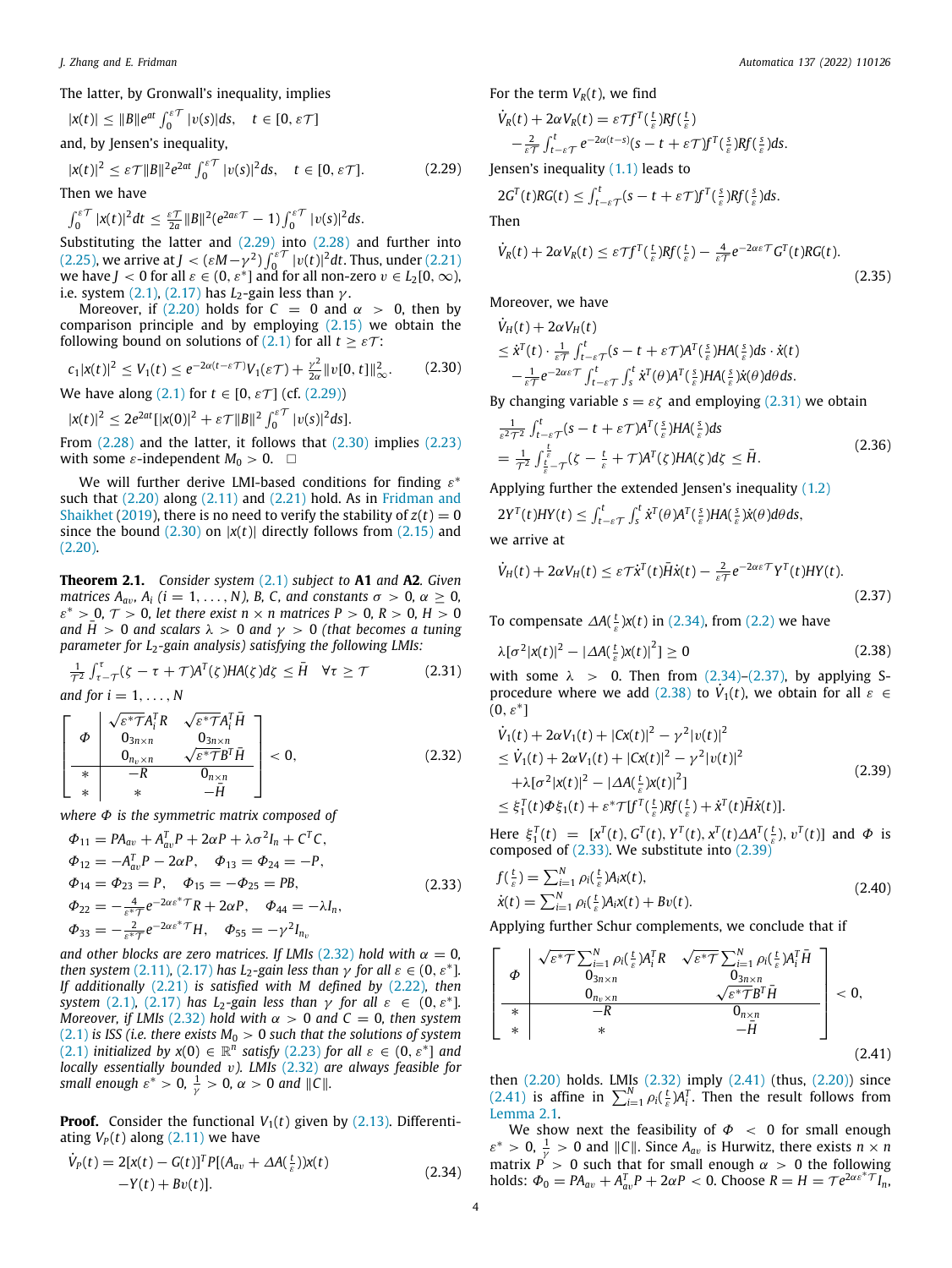$\lambda = \frac{1}{\varepsilon^*}$  and  $\sigma = \varepsilon^*$ . By applying Schur complements,  $\Phi < 0$  is equivalent to

$$
\begin{bmatrix}\n\Phi_0 + \varepsilon^* I_n + C^T C & -A_{av}^T P - 2\alpha P \\
\ast & -\frac{4}{\varepsilon^*} I_n + 2\alpha P\n\end{bmatrix}
$$
\n
$$
+ \begin{bmatrix} P \\ -P \end{bmatrix} (\frac{3}{2} \varepsilon^* I_n + \frac{1}{\gamma^2} B B^T) \begin{bmatrix} P \\ -P \end{bmatrix}^T < 0.
$$

Since  $\varPhi_0$   $\,<\,$  0, the latter inequality (thus,  $\varPhi\,\,<\,$  0) is always feasible for small enough  $\varepsilon^* > 0$ ,  $\frac{1}{\gamma} > 0$  and  $||C||$ . Finally, applying Schur complements to the last two block-columns and block-rows of LMIs [\(2.32\)](#page-3-2), we find that LMIs [\(2.32\)](#page-3-2) hold for small enough  $\varepsilon^* > 0$  if  $\Phi < 0$  is feasible. Therefore, LMIs ([2.32](#page-3-2)) are always feasible for small enough  $\varepsilon^* > 0$ ,  $\frac{1}{\gamma} > 0$ ,  $\alpha > 0$  and ∥*C*∥. □

<span id="page-4-13"></span>**Remark 2.2.** In some cases the upper-bounding in  $(2.31)$  $(2.31)$  $(2.31)$  (and in [\(3.26\)](#page-5-0)) can be done directly (see the switched system [Exam](#page-7-0)[ple](#page-7-0) [4.2](#page-7-0)). In others (as in [Example](#page-6-0) [4.1\)](#page-6-0), one can choose  $H = hI_n$ with scalar  $h > 0$  to be determined, and use the bounding

$$
\tfrac{1}{\mathcal{T}^2}\int_{\tau-\mathcal{T}}^{\tau}(\zeta-\tau+\mathcal{T})A^T(\zeta)HA(\zeta)\mathrm{d}\zeta\,\leq \tfrac{h}{\mathcal{T}}\int_{\tau-\mathcal{T}}^{\tau}A^T(\zeta)A(\zeta)\mathrm{d}\zeta\,.
$$

### **3. Stability and performance analysis of stochastic systems by periodic averaging**

<span id="page-4-0"></span>Let  $\{\Omega, \mathfrak{F}, \mathbf{P}\}\$  be a probability space,  $\{\mathfrak{F}_t, t \geq 0\}$  be a nondecreasing family of sub- $\sigma$ -algebras of  $\tilde{s}$ , i.e.,  $\tilde{s}_s \subset \tilde{s}_t$  for  $s < t$ , **P**{·} be the probability of an event enclosed in the brackets. The mathematical expectation **E** of a random variable  $\xi = \xi(w)$  on the probability space  $\{\Omega, \mathfrak{F}, \mathbf{P}\}\)$  is defined as  $\mathbf{E}\xi = \int_{\Omega} \xi(w) d\mathbf{P}(w)$ . The scalar standard Wiener process (also called Brownian motion) is a stochastic process  $w(t)$  with normal distribution satisfying  $w(0) = 0$ ,  $E w(t) = 0$  (*t* > 0) and  $E w^2(t) = t$  (*t* > 0) [\(Shaikhet,](#page-8-17) [2013\)](#page-8-17).

Consider the following stochastic fast-varying system

$$
dx(t) = [A(\frac{t}{\varepsilon})x(t) + Bv(t)]dt + Dx(t)dw(t), \quad t \ge 0,
$$
\n(3.1)

where  $x(t) \in \mathbb{R}^n$  is the state,  $A : [0, \infty) \to \mathbb{R}^{n \times n}$  is piecewisecontinuous,  $B \in \mathbb{R}^{n \times n_v}$  and  $D \in \mathbb{R}^{n \times n}$  are constant matrices,  $v(t) \in \mathbb{R}^{n_v}$  is the deterministic disturbance,  $w(t)$  is the scalar standard Wiener process and  $\varepsilon > 0$  is a small parameter. For the well-posedness, we assume  $v(t)$  to be continuous.

A solution of  $(3.1)$  $(3.1)$  $(3.1)$  with the initial condition  $x(0)$  is a stochastic process  $x(t)$  that satisfies the initial condition and for  $t > 0$  with probability 1 satisfies the equation

$$
x(t) = x(0) + \int_0^t [A(\frac{s}{\varepsilon})x(s) + Bv(s)]ds + \int_0^t DX(s)dw(s).
$$

By Theorem 2.3.1 of [Mao](#page-8-16) [\(2007\)](#page-8-16), there exists a unique solu-tion to system [\(3.1\)](#page-4-1) and this solution satisfies  $\int_0^t$  **E**| $x(s)$ |<sup>2</sup> $ds$  =  $\mathbf{E} \int_0^t |x(s)|^2 ds < \infty$  for all  $t \geq 0$ .

Note that in **A1**, term  $\Delta A(\tau)$  stems from system uncertainty that now may be included in the multiplicative noise. Thus, for stochastic system [\(3.1\)](#page-4-1) we assume that  $A(\tau)$  is  $\tau$ -periodic and the following holds:

**A3** Assume that the following holds:

$$
\frac{1}{\varepsilon\tau} \int_{t-\varepsilon\tau}^{t} A(\frac{s}{\varepsilon}) ds = A_{av} \quad \forall \frac{t}{\varepsilon} \ge \tau \tag{3.2}
$$

with Hurwitz constant matrix  $A_{av}$  and period  $T > 0$ .

Assume also that **A2** and relation [\(2.4\)](#page-1-10) hold. We will follow the time-delay approach to periodic averaging of [Fridman and Zhang](#page-8-14) ([2020\)](#page-8-14). Let  $f(\frac{t}{\varepsilon})$ ,  $G(t)$  and  $z(t)$  be defined by [\(2.5\)](#page-1-7), [\(2.6\)](#page-1-6) and [\(2.10\)](#page-1-11) respectively. We have for all  $t \geq \varepsilon \mathcal{T}$ 

$$
dz(t) = d[x(t) - \frac{1}{\varepsilon T} \int_{t-\varepsilon T}^{t} (s - t + \varepsilon T) A(\frac{s}{\varepsilon}) x(s) ds]
$$
  
=  $dx(t) + \left[ \frac{1}{\varepsilon T} \int_{t-\varepsilon T}^{t} A(\frac{s}{\varepsilon}) x(s) ds - A(\frac{t}{\varepsilon}) x(t) \right] dt.$  (3.3)

By substituting the right-hand side of ([3.1](#page-4-1)) for *dx*(*t*) and adding and subtracting  $x(t)$ , we obtain from  $(3.3)$ 

$$
dz(t) = \left[\frac{1}{\varepsilon \tau} \int_{t-\varepsilon\tau}^{t} A(\frac{s}{\varepsilon}) (x(s) + x(t) - x(t)) ds + Bv(t)\right] dt + Dx(t) dw(t), \quad t \geq \varepsilon \tau
$$

that under **A3** leads to the neutral system

<span id="page-4-3"></span>
$$
dz(t) = \left[A_{av}x(t) + \frac{1}{\varepsilon T}\int_{t-\varepsilon T}^{t} A(\frac{s}{\varepsilon})(x(s) - x(t))ds + Bv(t)\right]dt + Dx(t)dw(t), \quad t \geq \varepsilon T.
$$
\n(3.4)

For a functional  $V(t, x(t))$ , associated with  $(3.4)$ , which is continuously differentiable in *t* and twice continuously differentiable in *x*, we employ the generator  $\mathcal{L}$  [\(Mao,](#page-8-16) [2007;](#page-8-16) [Shaikhet,](#page-8-17) [2013\)](#page-8-17):

<span id="page-4-4"></span>
$$
\mathcal{L}V(t, x(t)) = V_t(t, x(t)) + V_x(t, x(t)) [A_{av}x(t)
$$
  
+  $\frac{1}{\varepsilon \tau} \int_{t-\varepsilon \tau}^t A(\frac{s}{\varepsilon}) (x(s) - x(t)) ds + Bv(t)]$   
+  $\frac{1}{2}$ trace{ $x^T(t)D^T V_{xx}(t, x(t))Dx(t)$ }, (3.5)

where  $V_t = \frac{\partial}{\partial t} V$ ,  $V_x = (\frac{\partial V}{\partial x_1}, \dots, \frac{\partial V}{\partial x_n})$  and  $V_{xx} = (\frac{\partial^2 V}{\partial x_i \partial x_i})$  $\frac{\partial^- v}{\partial x_i \partial x_j}$ )*n*×*n*. Differently from the deterministic case, for the stochastic case we emphasize dependence on  $x(t)$  of Lyapunov functional  $V(t, x(t))$ , which is important for definition of  $\mathcal{L}V(t, x(t))$  in ([3.5](#page-4-4)). Denote

$$
\tilde{f}(\frac{t}{\varepsilon}) = A(\frac{t}{\varepsilon})x(t) + Bv(t).
$$
\n(3.6)

We present (cf.  $(2.9)$  $(2.9)$  $(2.9)$ )

<span id="page-4-9"></span><span id="page-4-5"></span>
$$
\frac{1}{\varepsilon\tau}\int_{t-\varepsilon}^{t} A(\frac{s}{\varepsilon})[x(s)-x(t)]ds = -\sum_{i=1}^{2} Y_i(t),
$$
\n(3.7)

where we substituted the right-hand side of  $(3.1)$  $(3.1)$  $(3.1)$  for  $dx(\theta)$  and

$$
Y_1(t) \stackrel{\Delta}{=} \frac{1}{\varepsilon \tau} \int_{t-\varepsilon\tau}^t A(\frac{s}{\varepsilon}) \int_s^t \tilde{f}(\frac{\theta}{\varepsilon}) d\theta ds,
$$
  
\n
$$
Y_2(t) \stackrel{\Delta}{=} \frac{1}{\varepsilon \tau} \int_{t-\varepsilon\tau}^t A(\frac{s}{\varepsilon}) \int_s^t Dx(\theta) dw(\theta) ds.
$$
\n(3.8)

By substituting  $(3.7)$  $(3.7)$  $(3.7)$  into  $(3.5)$  we obtain

<span id="page-4-7"></span>
$$
\mathcal{L}V(t, x(t)) = V_t(t, x(t)) + V_x(t, x(t)) [A_{av}x(t) + Bv(t) - \sum_{i=1}^2 Y_i(t)] + \frac{1}{2} \text{trace}\{x^T(t)D^T V_{xx}(t, x(t))Dx(t)\}.
$$
\n(3.9)

<span id="page-4-1"></span>Consider the following Lyapunov functional for [\(3.4\)](#page-4-3):

<span id="page-4-6"></span>
$$
V_2(t) = V(t, x(t)) = V_P(t, x(t)) + V_R(t) + V_H(t) + V_F(t), \quad (3.10)
$$

where  $V_R(t)$  is given by  $(2.14)$  $(2.14)$  $(2.14)$ , and

$$
V_P(t, x(t)) = [x(t) - G(t)]^T P[x(t) - G(t)],
$$
  
\n
$$
V_H(t) = \frac{1}{\varepsilon \tau} \int_{t-\varepsilon \tau}^t \int_s^t e^{-2\alpha(t-\theta)} (s - t + \varepsilon \tau)
$$
  
\n
$$
\times \tilde{f}^T(\frac{\theta}{\varepsilon}) A^T(\frac{s}{\varepsilon}) H A(\frac{s}{\varepsilon}) \tilde{f}(\frac{\theta}{\varepsilon}) d\theta ds,
$$
  
\n
$$
V_F(t) = \frac{1}{\varepsilon^2 \tau^2} \int_{t-\varepsilon}^t \tau \int_s^t e^{-2\alpha(t-\theta)} (s - t + \varepsilon \tau)
$$
\n(3.11)

<span id="page-4-11"></span>
$$
\times x^T(\theta)D^T A^T(\frac{s}{\varepsilon})FA(\frac{s}{\varepsilon})Dx(\theta)d\theta ds
$$

with  $n \times n$  matrices  $P > 0$ ,  $H > 0$  and  $F > 0$  and a scalar  $\alpha > 0$ . Note that  $V_H(t)$  and  $V_F(t)$  are employed to compensate *Y*<sub>1</sub>(*t*) and *Y*<sub>2</sub>(*t*) respectively. From [\(2.15](#page-2-11)), it follows that *V*(*t*, *x*(*t*)) is positive-definite for all  $\varepsilon \in (0, \varepsilon^*]$  where due to ([2.15](#page-2-11)) the following holds for some  $\varepsilon$ -independent  $c_1 > 0$ :

<span id="page-4-10"></span>
$$
V(t, x(t)) \ge V_P(t, x(t)) + V_R(t) \ge c_1 |x(t)|^2.
$$
 (3.12)

For simplicity, we will further use notation  $V_2(t) = V(t, x(t))$ . The stochastic extension of *L*2-gain and ISS analysis will be based on the following Lemma:

<span id="page-4-12"></span>**Lemma 3.1.** *Consider*  $J_{\varepsilon\mathcal{T}}$  *and J* defined by ([2.18](#page-2-15)) and [\(2.19\)](#page-2-16) *respectively. Given*  $\varepsilon^* > 0$ ,  $\alpha \geq 0$  *and*  $\gamma > 0$ , *let for*  $V_2(t)$  *defined by* [\(3.10\)](#page-4-6) *and*  $\mathcal{L}V_2(t) = \mathcal{L}V(t, x(t))$  *given by* ([3.9](#page-4-7)) *the following inequality holds for all*  $\varepsilon \in (0, \varepsilon^*]$ :

<span id="page-4-8"></span><span id="page-4-2"></span>
$$
\mathbf{E}\left(\mathcal{L}V_2(t) + 2\alpha V_2(t) + |Cx(t)|^2\right) < \gamma^2 |v(t)|^2
$$
  
 
$$
\forall 0 \neq v(t) \in \mathbb{R}^{n_v} \text{ and } \forall t \geq \varepsilon \mathcal{T}.
$$
 (3.13)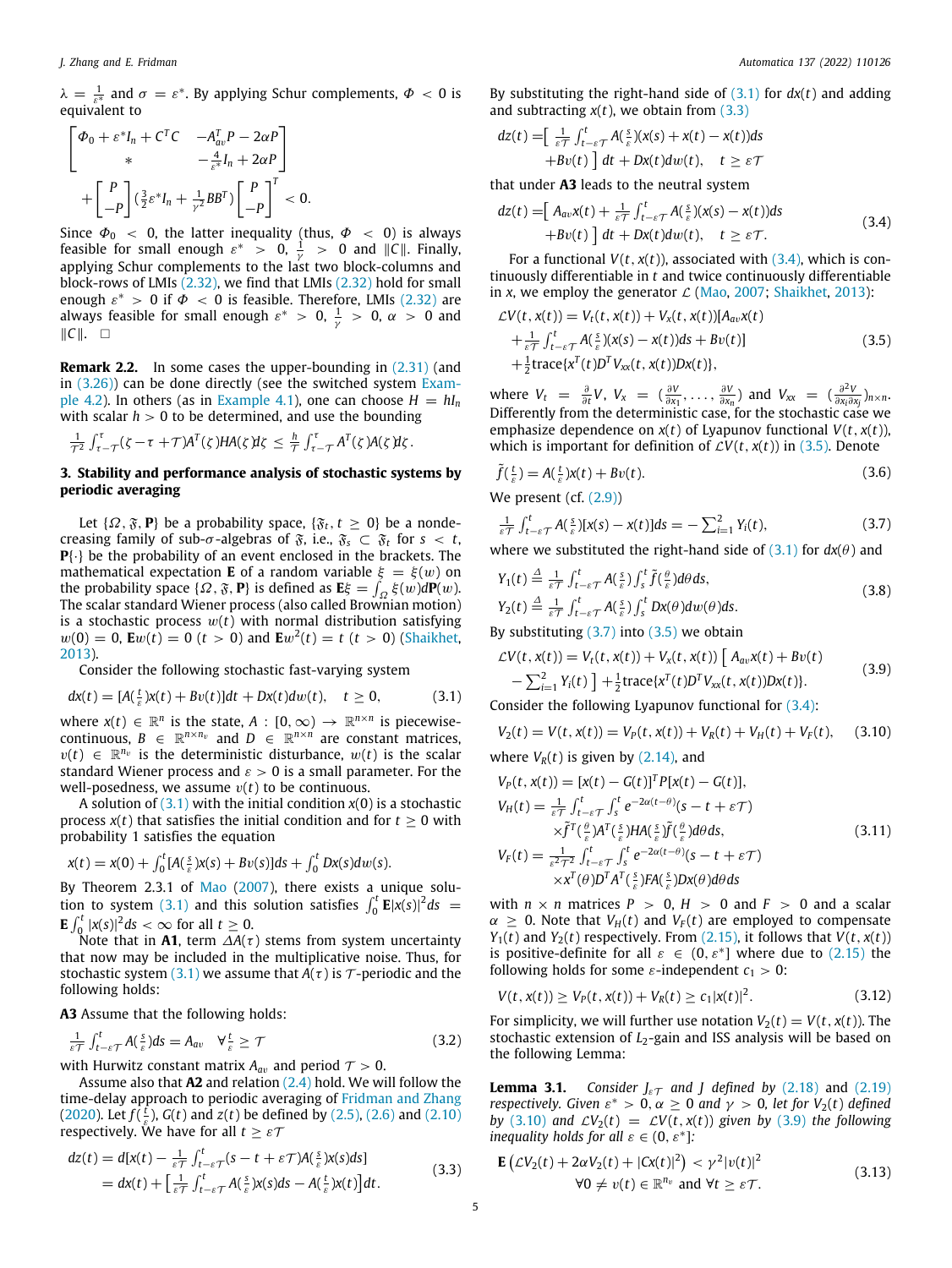*If* ([3.13\)](#page-4-8) *holds* with  $\alpha = 0$ , *then for all*  $\varepsilon \in (0, \varepsilon^*]$  *the neutral system* ([3.4](#page-4-3))*,* ([2.17](#page-2-0)) *has L*2*-gain less than or equal to* γ *meaning that*  $\mathbf{E} J_{\varepsilon T} \leq 0$  *for all*  $0 \neq v \in L_2[\varepsilon T, \infty)$  *and all solutions of* [\(3.4\)](#page-4-3) *starting from the zero initial condition*  $x(t) = 0 \ \forall t \in [0, \varepsilon \mathcal{T}]$ *. If additionally*

$$
\varepsilon^* \tilde{M} - \gamma^2 < 0 \tag{3.14}
$$

*holds, where*

$$
\tilde{M} = \frac{\tau ||B||^2}{a^2 \varepsilon^* \tau + ||D||^2} (e^{\varepsilon^* \tau (a^2 \varepsilon^* \tau + ||D||^2)} - 1) [\tilde{c}_2 (1 + 2a^2 \varepsilon^* + \varepsilon^*) + ||C||^2] + \tilde{c}_2 ||B||^2 (2 + 3\tau e^{3\varepsilon^* \tau (a^2 \varepsilon^* \tau + ||D||^2)}),
$$
\n
$$
\tilde{c}_2 = \max \{ 2\lambda_{\max} \{ P \}, a^2 \tau \lambda_{\max} \{ 2P + R \}, a^2 \tau \lambda_{\max} \{ H \},
$$
\n
$$
a^2 ||D||^2 \lambda_{\max} \{ F \} \}
$$
\n(3.15)

*and a is the upper bound of*  $||A(\frac{t}{\varepsilon})||$ *, then for all*  $\varepsilon \in (0, \varepsilon^*]$  *the original system* ([3.1](#page-4-1))*,* ([2.17\)](#page-2-0) *has L*2*-gain less than* γ *meaning that* **E** $J \leq 0$  *for all*  $0 \neq v \in L_2[0,\infty)$  *and solutions of*  $(3.1)$  *starting from*  $x(0) = 0$ *. Moreover, if* ([3.13](#page-4-8)) *holds with*  $\alpha > 0$  *and*  $C = 0$ *, then system* ([3.1](#page-4-1)) *is ISS, i.e. there exists*  $M_0 > 0$  *such that for all*  $\varepsilon \in (0, \varepsilon^*]$  and locally essentially bounded v, the solutions of system  $(3.1)$  $(3.1)$  $(3.1)$  *initialized by*  $x(0) \in \mathbb{R}^n$  satisfy the following inequality:

$$
\mathbf{E}|x(t)|^2 \leq M_0 e^{-2\alpha t} \mathbf{E}|x(0)|^2 + \left[M_0 e^{-2\alpha t} + \frac{\gamma^2}{2\alpha c_1}\right] ||v[0, t]||_{\infty}^2
$$
\n(3.16)

*for all t*  $\geq$  0 *with c<sub>1</sub> given by ([2.16](#page-2-3)).* 

**Proof.** Let [\(3.13\)](#page-4-8) hold with  $\alpha = 0$ . The proof of  $\mathbf{E} J_{\varepsilon T} \leq 0$  follows the standard arguments (see e.g. [Xu & Chen](#page-8-23), [2002\)](#page-8-23). Integration of ([3.13](#page-4-8)) in *s* from  $\epsilon \tau$  to  $t > \epsilon \tau$  yields for  $0 \neq v \in L_2[\epsilon \tau, t]$ 

$$
\int_{\varepsilon}^{t} \mathbf{E} |C\mathbf{x}(s)|^2 ds - \gamma^2 \int_{\varepsilon}^{t} |v(s)|^2 ds < -\int_{\varepsilon}^{t} \mathbf{E} C V_2(s) ds. \tag{3.17}
$$

From equation (2.8) of [Shaikhet](#page-8-17) ([2013\)](#page-8-17), we have

$$
-\int_{\varepsilon\mathcal{T}}^{t} \mathbf{E}\mathcal{L}V_2(s)ds = \mathbf{E}V_2(\varepsilon\mathcal{T}) - \mathbf{E}V_2(t) \le \mathbf{E}V_2(\varepsilon\mathcal{T}),
$$
 (3.18)

where the inequality follows from  $\mathbf{E}V_2(t) \geq 0$  for  $t > \varepsilon \mathcal{T}$ . Moreover, since

$$
\int_{\varepsilon\mathcal{T}}^t \mathbf{E} |Cx(s)|^2 ds \leq ||C||^2 \int_{\varepsilon\mathcal{T}}^t \mathbf{E} |x(s)|^2 ds < \infty, \quad t > \varepsilon \mathcal{T},
$$

by Fubini's theorem (see Theorem 2.39 of [Klebaner,](#page-8-24) [2005](#page-8-24)) we have

$$
\int_{\varepsilon\mathcal{T}}^{t} \mathbf{E} |Cx(s)|^2 ds = \mathbf{E} \int_{\varepsilon\mathcal{T}}^{t} |Cx(s)|^2 ds, \quad t > \varepsilon \mathcal{T}.
$$
 (3.19)

Thus, ([3.17](#page-5-1))–([3.19](#page-5-2)) imply

$$
\mathbf{E} \int_{\varepsilon \mathcal{T}}^t |Cx(s)|^2 ds < \gamma^2 \int_{\varepsilon \mathcal{T}}^t |v(s)|^2 ds + \mathbf{E} V_2(\varepsilon \mathcal{T}) \quad \forall t > \varepsilon \mathcal{T}
$$

which leads to

$$
\lim_{t\to\infty} \mathbf{E} \int_{\varepsilon\mathcal{T}}^t |Cx(s)|^2 ds \leq \gamma^2 \int_{\varepsilon\mathcal{T}}^\infty |v(s)|^2 ds + \mathbf{E} V_2(\varepsilon\mathcal{T}).
$$

By using monotonic convergence theorem (see Theorem 1.2.2 of [Mao,](#page-8-16) [2007](#page-8-16)), we have

$$
\lim_{t\to\infty} \mathbf{E} \int_{\varepsilon\mathcal{T}}^t |Cx(s)|^2 ds = \mathbf{E} \int_{\varepsilon\mathcal{T}}^\infty |Cx(s)|^2 ds.
$$

Thus, we arrive at

$$
\mathbf{E}J_{\varepsilon}\tau = \mathbf{E}\int_{\varepsilon\tau}^{\infty} |Cx(s)|^2 ds - \gamma^2 \int_{\varepsilon\tau}^{\infty} |v(s)|^2 ds \leq \mathbf{E}V_2(\varepsilon\tau)
$$
(3.20)

meaning that  $\mathbf{E}J_{\varepsilon\mathcal{T}} \leq 0$  since  $\mathbf{E}V_2(\varepsilon\mathcal{T}) = 0$ .

Next, we study  $L_2$ -gain analysis of the original system  $(3.1)$ , ([2.17](#page-2-0)). For *J* defined by ([2.19\)](#page-2-16), from [\(3.20](#page-5-3)) we have

$$
\mathbf{E}J \leq \mathbf{E}V_2(\varepsilon\mathcal{T}) + \mathbf{E}\int_0^{\varepsilon\mathcal{T}} ||C||^2 |x(t)|^2 dt - \gamma^2 \int_0^{\varepsilon\mathcal{T}} |v(t)|^2 dt. \quad (3.21)
$$

Note that  $V_2(\varepsilon \mathcal{T})$  given by [\(3.10\)](#page-4-6) is upper bounded for all  $\varepsilon \in$  $(0, \varepsilon^*]$ 

$$
V_2(\varepsilon \mathcal{T}) \leq \tilde{c}_2 \left[ \left| x(\varepsilon \mathcal{T}) \right|^2 + \int_0^{\varepsilon \mathcal{T}} ((1+\varepsilon)|x(t)|^2 + \varepsilon |\tilde{f}(\tfrac{t}{\varepsilon})|^2) dt \right]
$$

with  $\tilde{c}_2$  defined by [\(3.15\)](#page-5-4). Under **A2**,  $\tilde{f}(\frac{t}{\varepsilon})$  defined by [\(3.6\)](#page-4-9) satisfies the following inequality (cf.  $(2.27)$  $(2.27)$  $(2.27)$ ):

$$
\int_0^{\varepsilon} \int_0^{\tau} \left| \tilde{f}(\frac{t}{\varepsilon}) \right|^2 dt \le 2a^2 \int_0^{\varepsilon} \int_0^{\varepsilon} |x(t)|^2 dt + 2\|B\|^2 \int_0^{\varepsilon} \int_0^{\varepsilon} |v(t)|^2 dt. \tag{3.22}
$$

<span id="page-5-8"></span>Thus, we have

<span id="page-5-6"></span>
$$
V_2(\varepsilon \mathcal{T}) \le \tilde{c}_2 \left[ \ |x(\varepsilon \mathcal{T})|^2 + 2\varepsilon \|B\|^2 \int_0^{\varepsilon} |v(t)|^2 dt \right. \\ \left. + (1 + 2a^2 \varepsilon + \varepsilon) \int_0^{\varepsilon} |x(t)|^2 \right]. \tag{3.23}
$$

<span id="page-5-4"></span>Integrating [\(3.1\)](#page-4-1) with the initial condition  $x(0) = 0$ , we obtain for all  $t \in [0, \varepsilon \mathcal{T}]$ 

$$
|x(t)| \leq a | \int_0^t x(s) ds | + \|B\| \int_0^t v(s) ds | + \|D\| \int_0^t x(s) dw(s) |.
$$

Differently from the deterministic case, we cannot apply Gronwall's inequality directly to the latter. Instead, we use Cauchy– Schwarz and Jensen's inequalities:

$$
|x(t)|^2 \le 3a^2 |\int_0^t x(s)ds|^2 + 3||B||^2 |\int_0^t v(s)ds|^2
$$
  
+3||D||^2 |\int\_0^t x(s)dw(s)|^2  

$$
\le 3a^2 \varepsilon \mathcal{T} \int_0^t |x(s)|^2 ds + 3\varepsilon \mathcal{T} ||B||^2 \int_0^{\varepsilon} |v(s)|^2 ds
$$
  
+3||D||^2 |\int\_0^t x(s)dw(s)|^2 \quad \forall t \in [0, \varepsilon \mathcal{T}].

<span id="page-5-10"></span>Since  $\int_0^t \mathbf{E} |x(s)|^2 ds < \infty$  for  $t \in [0, \varepsilon \mathcal{T}]$ , by using Itô isometry property (see Theorem 4.3 in [Klebaner,](#page-8-24) [2005](#page-8-24)) we have

$$
\mathbf{E}|\int_0^t x(s)dw(s)|^2 = \mathbf{E}\int_0^t |x(s)|^2 ds, \quad t \in [0, \varepsilon \mathcal{T}].
$$

<span id="page-5-1"></span>We obtain

$$
\mathbf{E}|x(t)|^2 \leq 3\varepsilon \mathcal{T} ||B||^2 \int_0^{\varepsilon \mathcal{T}} |v(s)|^2 ds
$$
  
+3\left(a^2\varepsilon \mathcal{T} + ||D||^2\right) \int\_0^t \mathbf{E}|x(s)|^2 ds, \quad t \in [0, \varepsilon \mathcal{T}],

where we applied Fubini's theorem. By Gronwall's inequality, the following holds for all  $\varepsilon \in (0, \varepsilon^*]$  and  $t \in [0, \varepsilon \mathcal{T}]$ 

$$
\mathbf{E}|x(t)|^2 \leq 3\varepsilon \mathcal{T}||B||^2 e^{3(a^2\varepsilon^* \mathcal{T} + ||D||^2)t} \int_0^{\varepsilon} |v(s)|^2 ds. \tag{3.24}
$$

Then we have

<span id="page-5-2"></span> $\overline{1}$ 

<span id="page-5-5"></span>
$$
\int_0^{\varepsilon\mathcal{T}} \mathbf{E}|x(t)|^2 dt \leq \frac{\varepsilon\mathcal{T}||B||^2}{a^2\varepsilon^*\mathcal{T}+||D||^2}(e^{3(a^2\varepsilon^*\mathcal{T}+||D||^2)\varepsilon\mathcal{T}}-1)\int_0^{\varepsilon\mathcal{T}}|v(s)|^2 ds.
$$

Substituting the latter and  $(3.24)$  $(3.24)$  into  $(3.23)$  and further into ([3.21](#page-5-7)), under ([3.14](#page-5-8)) we arrive at **E***J*  $\leq (ε^* \tilde{M} - \gamma^2) \int_0^{e^*} |v(t)|^2 dt$  < 0 for all  $0 \neq v \in L_2[0,\infty)$ .

Let [\(3.13\)](#page-4-8) hold with  $\alpha > 0$  and  $C = 0$ . Then the comparison principle implies

<span id="page-5-9"></span>
$$
\mathbf{E}V_2(t) \le e^{-2\alpha(t-\varepsilon\mathcal{T})}\mathbf{E}V_2(\varepsilon\mathcal{T}) + \frac{\gamma^2}{2\alpha}||v[0, t]||_{\infty}^2 \quad \forall t \ge \varepsilon\mathcal{T}.
$$
 (3.25)

We have along [\(3.1\)](#page-4-1) for  $t \in [0, \varepsilon \mathcal{T}]$ 

$$
\mathbf{E}|x(t)|^2 \leq 4e^{4(a^2\epsilon^* \mathcal{T} + ||D||^2)t}[\mathbf{E}|x(0)|^2 + \varepsilon \mathcal{T}||B||^2 \int_0^{\varepsilon \mathcal{T}} |v(s)|^2 ds].
$$

<span id="page-5-3"></span>From [\(3.12\)](#page-4-10), [\(3.23](#page-5-6)) and the latter, it follows that ([3.25\)](#page-5-9) implies ([3.16](#page-5-10)) with some  $\varepsilon$ -independent  $M_0 > 0$ .  $\Box$ 

<span id="page-5-11"></span><span id="page-5-7"></span>**Theorem 3.1.** *Consider the system* ([3.1](#page-4-1)) *subject to* **A2** *and* **A3***. Given matrices A*<sub>*av</sub>*,  $A_i$  ( $i = 1, ..., N$ ), B, C, D, and constants  $\alpha \geq 0$ ,</sub>  $\varepsilon^* > 0$ ,  $\mathcal{T} > 0$ , let there exist  $n \times n$  matrices  $P > 0$ ,  $R > 0$ ,  $H > 0$ ,  $H > 0$ ,  $F > 0$  *and*  $F > 0$  *and a scalar*  $\gamma > 0$  *(that becomes a tuning parameter for L*2*-gain analysis) satisfying that satisfy the following LMIs:* [\(2.31\)](#page-3-3)*,*

<span id="page-5-0"></span>
$$
\frac{1}{\tau^2} \int_{\tau-\tau}^{\tau} (\zeta - \tau + \tau) A^T(\zeta) F A(\zeta) d\zeta \leq \bar{F} \quad \forall \tau \geq \tau
$$
\n(3.26)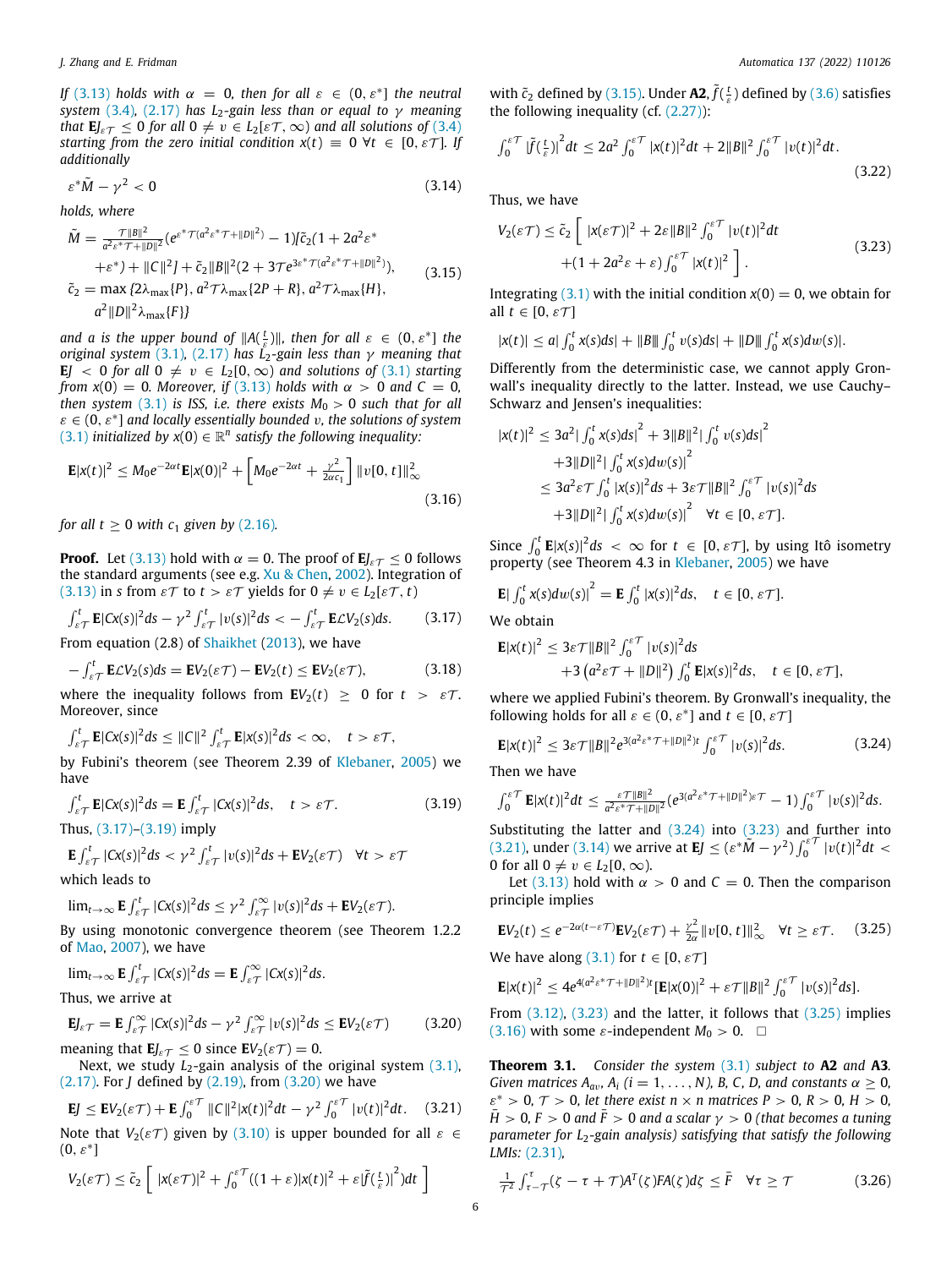and for 
$$
i = 1, ..., N
$$
  
\n
$$
\begin{bmatrix}\n\mathbf{E} & \sqrt{\varepsilon^* \mathcal{T} A_i^T R} & \sqrt{\varepsilon^* \mathcal{T} A_i^T \bar{H}} \\
\mathbf{0}_{3n \times n} & \mathbf{0}_{3n \times n} & \mathbf{0}_{3n \times n} \\
\hline\n\mathbf{0}_{n_v \times n} & \sqrt{\varepsilon^* \mathcal{T} B^T \bar{H}} \\
\hline\n\ast & -R & \mathbf{0}_{n \times n} \\
\ast & \ast & -\bar{H}\n\end{bmatrix} < 0,
$$
\n(3.27)

*where Ξ is the symmetric matrix composed of* 

$$
E_{11} = PA_{av} + A_{av}^{T}P + 2\alpha P + C^{T}C + D^{T}(P + \bar{F})D,
$$
  
\n
$$
E_{12} = -A_{av}^{T}P - 2\alpha P, \quad E_{1i} = -E_{2i} = -P, \quad i = 3, 4,
$$
  
\n
$$
E_{15} = -E_{25} = PB, \quad E_{22} = -\frac{4}{\varepsilon^{*}T}e^{-2\alpha \varepsilon^{*}T}R + 2\alpha P,
$$
  
\n
$$
E_{33} = -\frac{2}{\varepsilon^{*}T}e^{-2\alpha \varepsilon^{*}T}H,
$$
  
\n
$$
E_{44} = -\frac{1}{\varepsilon^{*}T}e^{-2\alpha \varepsilon^{*}T}F, \quad E_{55} = -\gamma^{2}I_{n_{v}}
$$
  
\n(3.28)

*and other blocks are zero matrices. If LMIs* [\(3.27\)](#page-6-1) *hold with*  $\alpha = 0$ , *then system* ([3.4](#page-4-3)), [\(2.17\)](#page-2-0) *has*  $L_2$ -gain less than or equal to  $\gamma$ *.* If *additionally* ([3.14](#page-5-8)) *is satisfied with M* defined by [\(3.15\)](#page-5-4), then system ([2.1](#page-1-0)), ([2.17\)](#page-2-0) *has*  $L_2$ -gain less than  $\gamma$  for all  $\varepsilon \in (0, \varepsilon^*]$ . Moreover, *if LMIs* ([3.27](#page-6-1)) *hold with*  $\alpha > 0$  *and*  $C = 0$ *, then system* ([3.1](#page-4-1)) *is ISS (i.e. there exists*  $M_0 > 0$  *such that the solutions of system* [\(3.1\)](#page-4-1) *initialized by*  $x(0) \in \mathbb{R}^n$  *satisfy* ([3.16\)](#page-5-10) *for all*  $\varepsilon \in (0, \varepsilon^*]$  *and locally essentially bounded* v*). LMIs* [\(3.27\)](#page-6-1) *are always feasible for small enough*  $\varepsilon^* > 0$ ,  $\frac{1}{\gamma} > 0$ ,  $\alpha > 0$ ,  $||C||$  *and*  $||D||$ .

**Proof.** Consider the functional  $V_2(t)$  given by  $(3.10)$  $(3.10)$ . Using  $(3.9)$ we have

$$
\mathcal{L}V_P(t, x(t)) = 2[x(t) - G(t)]^T P[A_{av}x(t) - \sum_{i=1}^2 Y_i(t) + Bv(t)] + x^T(t)D^T P D x(t).
$$
\n(3.29)

For the  $V_F(t)$ -term given by [\(3.11\)](#page-4-11), we find

$$
\mathcal{L}V_F(t) + 2\alpha V_F(t)
$$
\n
$$
= \frac{1}{\varepsilon^2 \tau^2} x^T(t) D^T \int_{t-\varepsilon}^t \tau(s-t+\varepsilon \tau) A^T(\frac{s}{\varepsilon}) F A(\frac{s}{\varepsilon}) ds Dx(t)
$$
\n
$$
- \frac{1}{\varepsilon^2 \tau^2} \int_{t-\varepsilon \tau}^t \int_s^t e^{-2\alpha(t-\theta)} x^T(\theta) D^T A^T(\frac{s}{\varepsilon}) F A(\frac{s}{\varepsilon}) Dx(\theta) d\theta ds.
$$
\nBut changing (3.36) we have

By changing variable  $s = \varepsilon \zeta$  and employing ([3.26](#page-5-0)) we have

$$
\frac{1}{\varepsilon^2 \tau^2} \int_{t-\varepsilon}^t \int_{-\varepsilon}^t (s-t+\varepsilon \tau) A^T(\frac{s}{\varepsilon}) F A(\frac{s}{\varepsilon}) ds
$$
\n
$$
= \frac{1}{\tau^2} \int_{\frac{t}{\varepsilon} - \tau}^{\frac{t}{\varepsilon}} (\zeta - \frac{t}{\varepsilon} + \tau) A^T(\zeta) F A(\zeta) d\zeta \leq \bar{F}.
$$
\n(3.30)

By using Jensen's inequality (3.87) in [Fridman](#page-8-15) ([2014\)](#page-8-15)

$$
\varepsilon \mathcal{T} \mathbf{E} Y_2^T(t) F Y_2(t) \leq \mathbf{E} \int_{t-\varepsilon}^t \int_s^t x^T(\theta) D^T A^T(\frac{s}{\varepsilon}) dw(\theta)
$$
  
 
$$
\times F \int_s^t A(\frac{s}{\varepsilon}) Dx(\theta) dw(\theta) ds
$$

and Itô isometry property

**E**  $\int_{s}^{t} x^{T}(\theta) D^{T} A^{T}(\frac{s}{\epsilon}) dw(\theta) F \int_{s}^{t} A(\frac{s}{\epsilon}) Dx(\theta) dw(\theta)$  $=$  **E** $\int_{s}^{t} x^{T}(\theta)D^{T}A^{T}(\frac{s}{\epsilon})FA(\frac{s}{\epsilon})Dx(\theta)d\theta$ ,  $s \in [t - \varepsilon \tau, t],$ 

via Fubini's theorem we obtain

$$
\mathbf{E}\mathcal{L}V_F(t) + 2\alpha \mathbf{E}V_F(t) \le \mathbf{E}\mathbf{x}^T(t)D^T\bar{F}D\mathbf{x}(t)
$$
  
 
$$
-\frac{1}{\varepsilon T}e^{-2\alpha \varepsilon T}\mathbf{E}Y_2^T(t)FY_2(t).
$$
 (3.31)

In view of ([3.29](#page-6-2)) and ([3.31\)](#page-6-3), taking into account [\(2.35\)](#page-3-10) and [\(2.37\)](#page-3-5) with  $\dot{x}(t)$ ,  $Y(t)$  respectively changed by  $\tilde{f}(\frac{t}{\varepsilon})$ ,  $Y_1(t)$ , we have for all  $\varepsilon \in (0,\varepsilon^*]$ 

$$
\mathbf{E}\mathcal{L}V_2(t) + 2\alpha \mathbf{E}V_2(t) + \mathbf{E}[Cx(t)]^2 - \gamma^2 |v(t)|^2
$$
  
\n
$$
\leq \mathbf{E}\xi_2^T(t)\mathcal{E}\xi_2(t) + \varepsilon^* \mathcal{T}\mathbf{E}[f^T(\frac{t}{\varepsilon})Rf(\frac{t}{\varepsilon}) + \tilde{f}^T(\frac{t}{\varepsilon})\bar{H}\tilde{f}(\frac{t}{\varepsilon})],
$$
\n(3.32)

where  $\xi_2^T(t) = [x^T(t), G^T(t), Y_1^T(t), Y_2^T(t), v^T(t)], \, \Sigma$  is composed of ([3.28](#page-6-4)) and  $\bar{H}$  is defined by [\(2.31](#page-3-3)). Via ([2.4](#page-1-10)) we can present  $\tilde{f}(\frac{t}{\varepsilon})$  in ([3.6](#page-4-9)) as follows

$$
\tilde{f}(\frac{t}{\varepsilon}) = \sum_{i=1}^{N} \rho_i(\frac{t}{\varepsilon}) A_i x(t) + Bv(t).
$$
\n(3.33)

By substituting the first equation in  $(2.40)$  $(2.40)$  $(2.40)$  and  $(3.33)$  $(3.33)$  into  $(3.32)$ and applying further Schur complements, we conclude that if

<span id="page-6-1"></span>
$$
\begin{bmatrix}\n\boldsymbol{\Sigma} & \sqrt{\varepsilon^* \mathcal{T}} \sum_{i=1}^N \rho_i (\frac{t}{\varepsilon}) A_i^T R & \sqrt{\varepsilon^* \mathcal{T}} \sum_{i=1}^N \rho_i (\frac{t}{\varepsilon}) A_i^T \bar{H} \\
0_{3n \times n} & 0_{3n \times n} \\
\hline\n\ast & -R & 0_{n \times n} \\
\ast & \ast & -\bar{H}\n\end{bmatrix} < 0,
$$
\n(3.34)

<span id="page-6-7"></span><span id="page-6-4"></span>then [\(3.13\)](#page-4-8) holds. LMIs ([3.27](#page-6-1)) imply [\(3.34\)](#page-6-7) (thus, ([3.13\)](#page-4-8)) since ([3.34](#page-6-7)) is affine in  $\sum_{i=1}^{N} \rho_i(\frac{t}{\varepsilon}) A_i^T$ . Then the result follows from [Lemma](#page-4-12) [3.1.](#page-4-12) The proof of the feasibility of LMIs ([3.27](#page-6-1)) is similar to that of LMIs  $(2.32)$  $(2.32)$ .  $\square$ 

#### **4. Examples**

<span id="page-6-0"></span>**Example 4.1** (*[Khalil](#page-8-11), [2002,](#page-8-11) Example 10.10: Vibrational Control*)**.** Consider the suspended pendulum with the suspension point that is subject to vertical vibrations of small amplitude and high frequency. We consider a linearized model at the upper equilibrium position (i.e.  $x_1 = \pi$ ,  $x_2 = 0$ ). Following the classical arguments for stochastic systems (see e.g. [Shaikhet](#page-8-17), [2013](#page-8-17)), in the linearized system we add multiplicative noise that models the error due to linearization (this error increases for larger state). We therefore consider

<span id="page-6-8"></span><span id="page-6-2"></span>
$$
dx(t) = \begin{bmatrix} \cos\frac{t}{\varepsilon} & 1\\ \gamma_0^2 - \cos^2\frac{t}{\varepsilon} & -\gamma_0(\beta + \Delta\beta) - \cos\frac{t}{\varepsilon} \end{bmatrix} x(t) dt
$$
  
+ 
$$
Bv(t)dt + Dx(t)dw(t).
$$
 (4.1)

with  $\gamma_0 > 0$  and  $\beta > 0$ . For the deterministic case, as in [Fridman](#page-8-14) [and Zhang](#page-8-14) [\(2020\)](#page-8-14) we consider the uncertainty  $\Delta \beta$  that stems from the uncertainties of friction coefficient and satisfies  $|\Delta \beta|$  ≤  $\beta_1$  with  $\beta_1 \geq 0$ , whereas for the stochastic case we consider  $\Delta \beta = 0$ . Since  $A(\tau)$  in ([4.1](#page-6-8)) with  $\Delta \beta = 0$  is  $2\pi$ -periodic, we verify **A1** with  $T = 2\pi$  and obtain as follows:

<span id="page-6-9"></span>
$$
A_{av} = \begin{bmatrix} 0 & 1 \\ \gamma_0^2 - 0.5 & -\gamma_0 \beta \end{bmatrix}, \ \Delta A = \begin{bmatrix} 0 & 0 \\ 0 & -\gamma_0 \Delta \beta \end{bmatrix}, \qquad (4.2)
$$
  

$$
\sigma = \gamma_0 \beta_1.
$$

It follows from Theorem 10.4 of [Khalil](#page-8-11) [\(2002\)](#page-8-11) that for  $\gamma_0^2 < 0.5$ and small enough  $\varepsilon$ , system ([4.1](#page-6-8)) with  $\Delta \beta = 0$  and  $D = 0$  is exponentially stable. We choose  $\gamma_0 = 0.2$  and  $\beta = 1$  such that  $A_{av}$ in [\(4.2\)](#page-6-9) is Hurwitz. Note that  $\cos \tau \in [-1, 1]$  and  $\cos^2 \tau \in [0, 1]$ . Therefore,  $A(\tau)$  can be presented as a convex combination [\(2.4\)](#page-1-10) of  $N = 8$  constant matrices:

$$
A_{i} = \begin{cases} \begin{bmatrix} 1 & 1 \\ -0.46 \pm 0.5 & -1.2 \pm 0.2\beta_{1} \end{bmatrix}, i = 1, ..., 4, \\ \begin{bmatrix} -1 & 1 \\ -0.46 \pm 0.5 & 0.8 \pm 0.2\beta_{1} \end{bmatrix}, i = 5, ..., 8. \end{cases}
$$
(4.3)

<span id="page-6-3"></span>As explained in [Remark](#page-4-13) [2.2](#page-4-13), to reduce inequality ([2.31](#page-3-3)) to simple LMI, we assume  $H = hI_2 > 0$  to be a scalar matrix. Let matrices  $\Omega_1$  and  $\Omega_2(\zeta) = [\Omega_{ij}]$  be as follows:

<span id="page-6-10"></span><span id="page-6-6"></span><span id="page-6-5"></span>
$$
\Omega_1 = \text{diag}\{0.0016, 1 + 0.04(1 + \beta_1)^2\},
$$
  
\n
$$
\Omega_{11} = 0.92 \cos^2 \zeta + \cos^4 \zeta,
$$
  
\n
$$
\Omega_{12} = \Omega_{21} = -0.008(1 + \Delta \beta) + 0.96 \cos \zeta
$$
  
\n
$$
+0.2(1 + \Delta \beta) \cos^2 \zeta + \cos^3 \zeta,
$$
  
\n
$$
\Omega_{22} = 0.4(1 + \Delta \beta) \cos \zeta + \cos^2 \zeta.
$$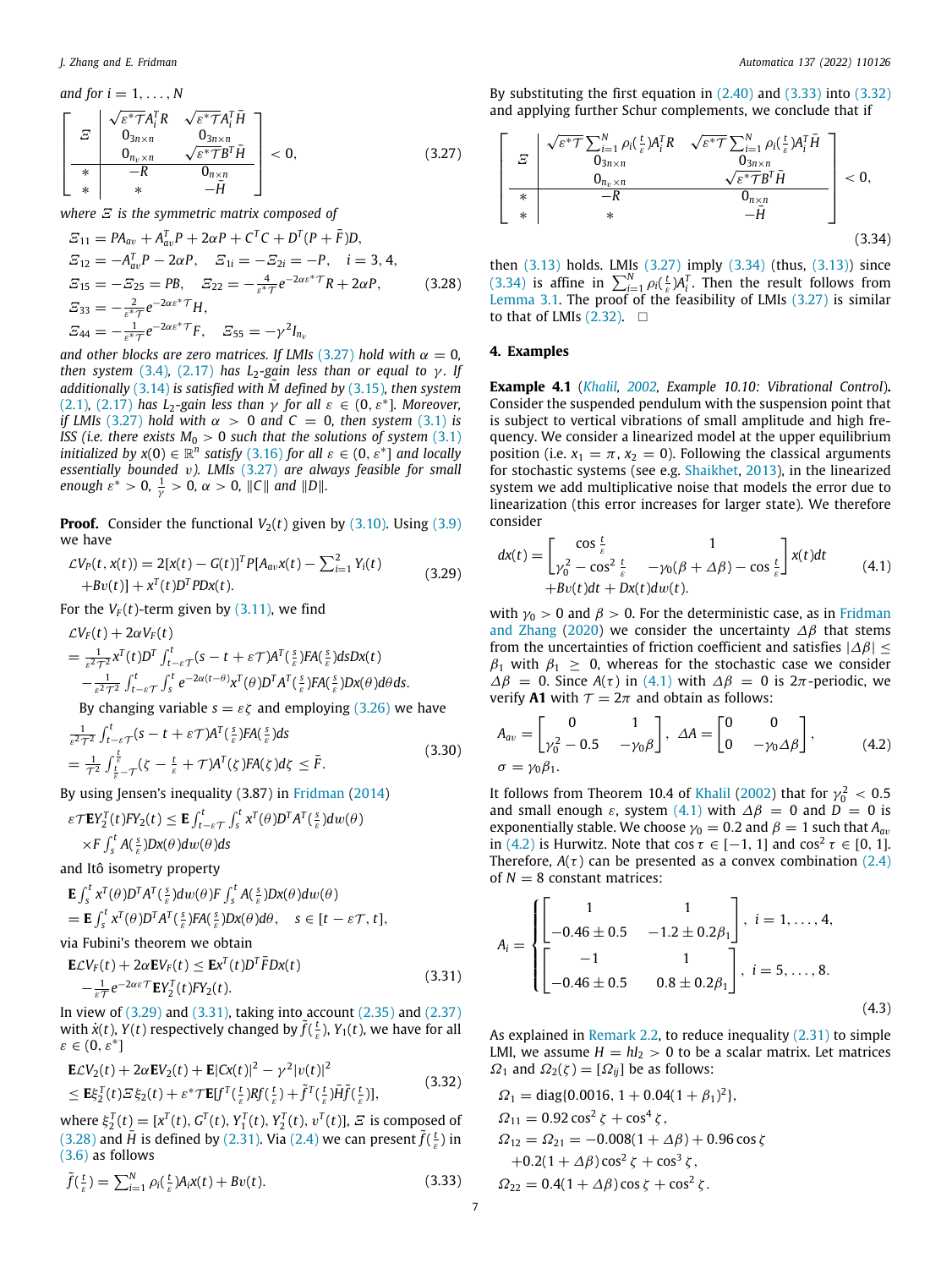$$
\frac{1}{T^2} \int_{\tau-T}^{\tau} (\zeta - \tau + T) A^T(\zeta) H A(\zeta) d\zeta
$$
\n
$$
\leq \frac{h}{2} \Omega_1 + \frac{h}{T} \int_{\tau-T}^{\tau} \Omega_2(\zeta) d\zeta = h \Omega,
$$
\n
$$
\Omega = \begin{bmatrix} 0.8358 & 0.092(1 + \Delta \beta) \\ * & 0.02(1 + \beta_1)^2 + 1 \end{bmatrix}.
$$
\n(4.4)

Since  $\Delta \beta \in [-\beta_1, \beta_1]$ ,  $\Omega$  in ([4.4](#page-7-1)) can be presented as a convex combination  $\Omega = \sum_{i=1}^{2} \tilde{\rho}_i \Omega^{(i)}$ , where  $\sum_{i=1}^{2} \tilde{\rho}_i = 1$  and  $\tilde{\rho}_i \geq 0$ , with two constant matrices

$$
\Omega^{(i)} = \begin{bmatrix} 0.8358 & 0.092(1 \pm \beta_1) \\ * & 0.02(1 + \beta_1)^2 + 1 \end{bmatrix}, \quad i = 1, 2. \tag{4.5}
$$

The latter leads to the choice  $\bar{H} = h \sum_{i=1}^{2} \tilde{\rho}_i \Omega^{(i)}$  in [\(2.31](#page-3-3)).

In the deterministic case, i.e.  $D = 0$ , we first choose  $\beta_1 =$  $\sigma = 0$ , where the number of vertices in ([4.3\)](#page-6-10) becomes  $N = 4$ and  $\bar{H} = h\Omega^{(1)}$  with  $\beta_1 = 0$ . By verifying the feasibility of LMIs ([2.32](#page-3-2)) in the 4 vertices and using  $\bar{H} = h\Omega^{(1)}$  with  $\beta_1 = 0$ , we find the maximum value of  $\varepsilon^*$  (see [Table](#page-8-25) [4.1](#page-8-25)) that guarantees the exponential stability (and thus ISS) of system  $(4.1)$  $(4.1)$  $(4.1)$  with  $D = 0$ for all  $\varepsilon \in (0, \varepsilon^*]$  either with a small enough decay rate (for  $\alpha = 0$ ) or with a decay rate  $\alpha = \frac{1}{10\pi}$ . It is clear that our method allows to essentially improve the results of [Fridman and Zhang](#page-8-14) ([2020\)](#page-8-14) in terms of essentially larger  $\varepsilon^*$ , whereas LMIs are not more complicated.

We next choose  $\beta_1 = 0.1$  leading to  $\sigma = 0.02$  (cf. [\(4.2\)](#page-6-9)). By verifying the feasibility of LMIs ([2.32\)](#page-3-2) in the 16 vertices that correspond to the 8 vertices in [\(4.3\)](#page-6-10) and  $H = h\Omega^{(1)}$  or  $H = h\Omega^{(2)}$ , we find the smaller maximum values of  $\varepsilon^*$  comparatively to the case of  $\sigma = 0$  in [Table](#page-8-25) [4.1](#page-8-25) (in brackets we show  $\varepsilon^*$  achieved in [Fridman & Zhang,](#page-8-14) [2020\)](#page-8-14):

$$
\alpha = 0
$$
:  $\varepsilon^* = 0.0058$  (0.0013);  $\alpha = \frac{1}{10\pi}$ :  $\varepsilon^* = 0.0034$  (0.0007)

that guarantee the exponential stability (and thus ISS) of system ([4.1](#page-6-8)) with  $D = 0$  for all  $\varepsilon \in (0, \varepsilon^*]$  either with a small enough decay rate (for  $\alpha = 0$ ) or with a decay rate  $\alpha = \frac{1}{10\pi}$ . Note that we first choose  $\sigma = 0$  and find the corresponding value of  $\varepsilon^*$ . Then we choose a small positive  $\sigma = 0.02$  that still guarantees a reasonable (but smaller)  $\varepsilon^* > 0$ .

In the stochastic case, we consider  $\Delta \beta = 0$  (thus,  $\beta_1 = \sigma = 0$ ) and  $D = 0.05I_2$ . From ([4.4](#page-7-1)), it follows that the choice of  $\bar{H}$  in ([2.31](#page-3-3)) is  $\bar{H} = h\Omega^{(1)}$  with  $\beta_1 = 0$ . Similarly, for [\(3.26\)](#page-5-0) we choose  $\bar{F} = \eta \Omega^{(1)}$  with  $\beta_1 = 0$  and with a scalar  $\eta > 0$  to be determined. By verifying the feasibility of LMIs  $(3.27)$  with  $D = 0.05I_2$  in the 4 vertices ([4.3](#page-6-10)) with  $\beta_1 = 0$ , and using  $\bar{H} = h\Omega^{(1)}$  and  $\bar{F} = \eta \Omega^{(1)}$ with  $\beta_1 = 0$ , we find the maximum value of  $\varepsilon^*$  (see [Table](#page-8-25) [4.1\)](#page-8-25) that guarantees the exponential stability (and thus ISS) of system  $(4.1)$  $(4.1)$  $(4.1)$  with  $D = 0.05I_2$  for all  $\varepsilon \in (0, \varepsilon^*]$  either with a small enough decay rate (for  $\alpha = 0$ ) or with a decay rate  $\alpha = \frac{1}{10\pi}$ . Note that [Fridman and Zhang](#page-8-14) ([2020\)](#page-8-14) is not applicable to the stochastic case.

We further consider  $L_2$ -gain analysis of system  $(4.1)$  with  $B =$  $[1, 0]^T$ ,  $\Delta \beta = 0$ ,  $D = 0.05I_2$  and the controlled output:

$$
y(t) = [0.2, 0.1]x(t). \tag{4.6}
$$

For  $\alpha = 0$  and  $\varepsilon^* = 0.002$ , by verifying LMIs ([3.27](#page-6-1)) in the vertices ([4.3](#page-6-10)) with  $\beta_1 = 0$ , and using  $\bar{H} = h\Omega^{(1)}$  and  $\bar{F} = \eta \Omega^{(1)}$ with  $\beta_1 = 0$ , we find the minimum value of  $\gamma = 1.54$ . From ([3.15](#page-5-4)) where we choose  $a = \sqrt{\sup \, \text{trace}\{A^T(\frac{t}{\varepsilon})A(\frac{t}{\varepsilon})\}}$ , we find  $\tilde{M}~=~$  964. Clearly,  $\varepsilon^* \tilde{M} - \gamma^2~<~0$  holds implying that system ([4.1](#page-6-8)), ([4.6](#page-7-2)) has  $L_2$ -gain less than  $\gamma = 1.54$ . We further perform numerical simulations for ([4.1](#page-6-8)) with  $x(0) = 0$ ,  $\varepsilon = 0.002$  and choose disturbances  $v_1(t) = \sin(t)$  and  $v_2(t) = 1$  if  $t \le 10$  and  $v_1(t) = v_2(t) = 0$  otherwise. Simulations confirm our theoretical result that **E***J* < 0 holds with  $\gamma = 1.54$  $\gamma = 1.54$  $\gamma = 1.54$ . [Fig.](#page-8-26) 1 (left) plots |*x*| with  $v_i(t)$  ( $i = 1, 2$ ).

<span id="page-7-0"></span>**Example 4.2** (*[Hetel & Fridman,](#page-8-27) [2013:](#page-8-27) Stabilization by Fast Switching*)**.** Consider a stochastic switched system

<span id="page-7-3"></span><span id="page-7-1"></span>
$$
dx(t) = \begin{cases} [A_1x(t) + Bv(t)]dt + Dx(t)dw(t), \\ t \in [ke, ke + \beta \varepsilon), \\ [A_2x(t) + Bv(t)]dt + Dx(t)dw(t), \\ t \in [ke + \beta \varepsilon, (k+1)\varepsilon), \end{cases}
$$
(4.7)

where  $\varepsilon > 0$ ,  $k = 0, 1, \ldots$  and  $\beta \in (0, 1)$ , with unstable modes

$$
A_1 = \begin{bmatrix} 0.1 & 0.3 \\ 0.6 & -0.2 \end{bmatrix}, \quad A_2 = \begin{bmatrix} -0.13 & -0.16 \\ -0.33 & 0.03 \end{bmatrix}.
$$
 (4.8)

Then  $(4.7)$  $(4.7)$  can be presented as  $(3.1)$  $(3.1)$  $(3.1)$  with

<span id="page-7-4"></span>
$$
A(\tau) = \sum_{i=1}^{2} \rho_i(\tau) A_i, \quad \tau \in [k, k+1), \quad k = 0, 1, \ldots,
$$

where  $\rho_1(\tau) = \chi_{[k,k+\beta]}(\tau)$  is the indicator function of  $[k, k+\beta)$ ,  $\rho_2(\tau) = 1-\chi_1(\tau)$ . Note that since  $A(\tau)$  is not continuous, Theorem 10.4 of [Khalil](#page-8-11) ([2002](#page-8-11)) is not applicable here for  $D = 0$ . It is clear that in this example *A*( $\tau$ ) is  $\tau$  = 1-periodic and  $\Delta A = 0$  and  $\sigma$  = 0. We choose  $\beta = 0.4$  that leads to Hurwitz  $A_{av} = \beta A_1 + (1 - \beta)A_2$ . For all  $\tau > \tau = 1$ , inequality [\(2.31\)](#page-3-3) in this example

$$
\int_{\tau-1}^{\tau} (\zeta - \tau + 1) A^{T}(\zeta) H A(\zeta) d\zeta
$$
\n
$$
\leq \int_{\tau-\beta}^{\tau} (\zeta - \tau + 1) ds A_{1}^{T} H A_{1}
$$
\n
$$
+ \int_{\tau-(1-\beta)}^{\tau} (\zeta - \tau + 1) ds A_{2}^{T} H A_{2}
$$
\n
$$
= \frac{1 - (1-\beta)^{2}}{2} A_{1}^{T} H A_{1} + \frac{1 - \beta^{2}}{2} A_{2}^{T} H A_{2}
$$

holds with

<span id="page-7-5"></span>
$$
\bar{H} = \frac{1 - (1 - \beta)^2}{2} A_1^T H A_1 + \frac{1 - \beta^2}{2} A_2^T H A_2.
$$
 (4.9)

Similarly, we find that [\(3.26](#page-5-0)) holds with

<span id="page-7-6"></span>
$$
\bar{F} = \frac{1 - (1 - \beta)^2}{2} A_1^T F A_1 + \frac{1 - \beta^2}{2} A_2^T F A_2.
$$
 (4.10)

By verifying the feasibility of LMIs  $(2.32)$  with  $D = 0$ , and  $(3.27)$ with  $D = 0.05I_2$  in the 2 vertices ([4.8\)](#page-7-4) and using [\(4.9\)](#page-7-5) and [\(4.10\)](#page-7-6), we find the maximum value of  $\varepsilon^*$  (see [Table](#page-8-25) [4.1](#page-8-25)) that guarantees the exponential stability (and thus ISS) of [\(4.7\)](#page-7-3) for all  $\varepsilon \in (0, \varepsilon^*]$ either with a small enough decay rate (for  $\alpha = 0$ ) or with a decay rate  $\alpha = 0.005$ . In the deterministic case, our method allows to improve ([Fridman & Zhang,](#page-8-14) [2020](#page-8-14)) by more than 40%, where for ISS LMIs in [Fridman and Zhang](#page-8-14) [\(2020](#page-8-14)) have 28 lines and 15 decision variables and our LMIs have the same number of lines and 14 decision variables. In the stochastic case our method leads to efficient results whereas [Fridman and Zhang](#page-8-14) ([2020\)](#page-8-14) is not applicable.

Let  $B = [0, 1]^T$ ,  $D = 0.05I_2$ ,  $\alpha = 0$  and  $\varepsilon^* = 0.002$ . By verifying the feasibility of LMIs  $(3.27)$  in the two vertices  $(4.8)$  $(4.8)$  $(4.8)$  and using [\(4.9\)](#page-7-5) and [\(4.10\)](#page-7-6), we find the minimum value of  $\gamma = 7.34$ . From [\(3.15\)](#page-5-4), we find  $\tilde{M} = 1.4554 \times 10^4$ . Clearly,  $\varepsilon^* \tilde{M} - \gamma^2$  < 0 holds implying that system ([4.7](#page-7-3)), [\(4.6\)](#page-7-2) has *L*<sub>2</sub>-gain less than  $\gamma$  = 7.34. By performing numerical simulations of solutions to the stochastic system with  $x(0) = 0$ ,  $\varepsilon = 0.002$  and the same disturbances as in [Example](#page-6-0) [4.1](#page-6-0), it confirms  $E_J < 0$  with  $\gamma = 7.34$ . [Fig.](#page-8-26) [1](#page-8-26) (right) plots  $|x|$  with  $v_i(t)$  ( $i = 1, 2$ ).

#### <span id="page-7-2"></span>**5. Conclusions**

This paper has presented an improved time-delay method to periodic averaging that allows to derive essentially less conservative LMIs for the upper bound on the small parameter preserving the exponential stability, *L*<sub>2</sub>-gain and ISS of linear systems with piecewise-continuous fast-varying coefficients. The method has been extended to systems with multiplicative noise. The suggested method may be applied in the future to various control problems that employ averaging, e.g. to power systems [\(Krein](#page-8-28) [et al.,](#page-8-28) [1990](#page-8-28)) and stochastic extremum seeking ([Liu & Krstic](#page-8-13), [2012\)](#page-8-13).